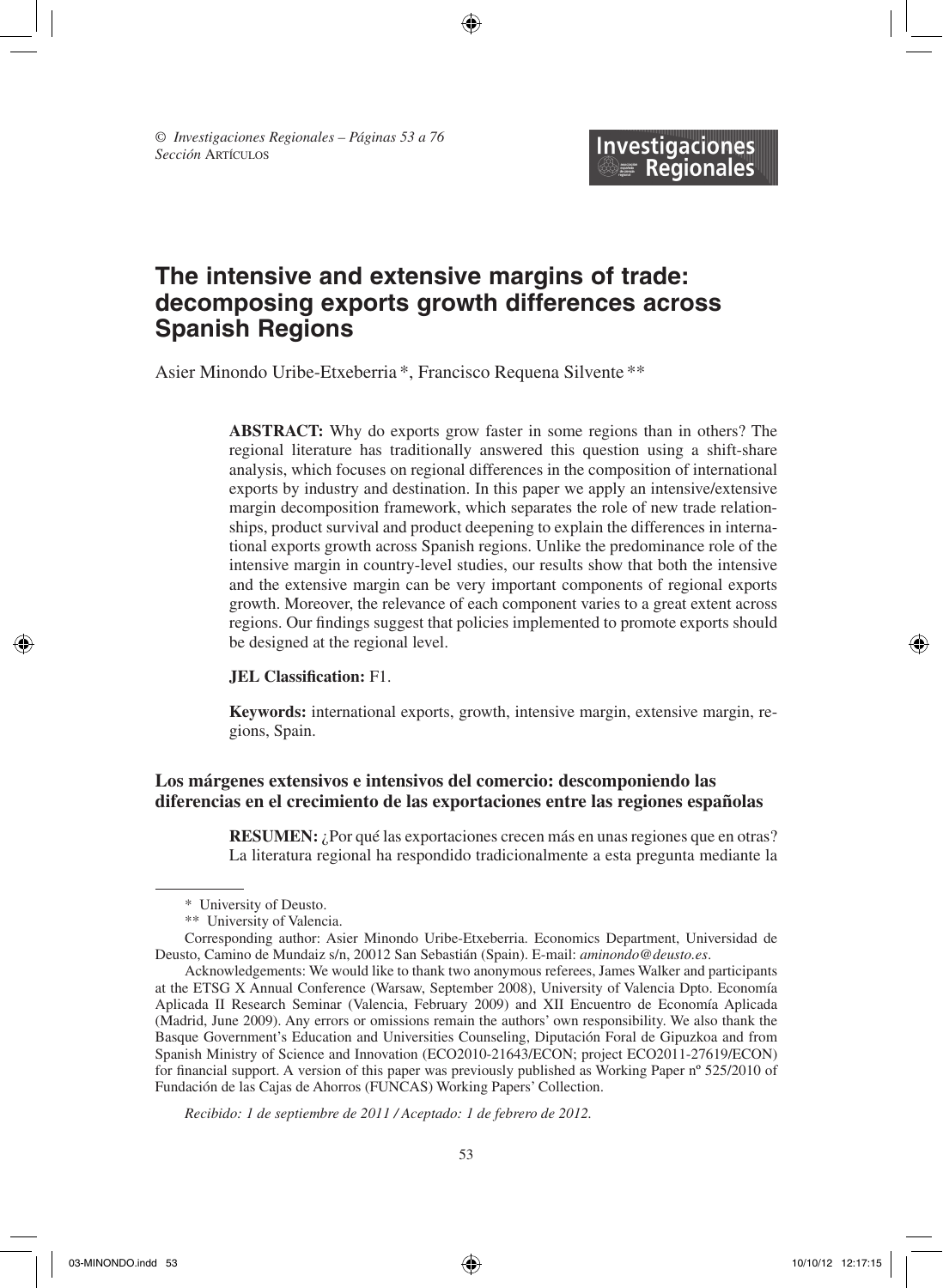metodología *shift-share,* que pone el acento en las diferencias regionales en la composición de las exportaciones por industria y destino. En este trabajo, en contraste, analizamos las diferencias regionales en el crecimiento de las exportaciones a través de una descomposición por márgenes. Esta descomposición permite identificar la contribución de las nuevas relaciones comerciales (margen extensivo), y de la supervivencia y profundización de las relaciones ya existentes (margen intensivo) a las diferencias en el crecimiento de las exportaciones entre las regiones españolas. A diferencia de los estudios realizados para países, donde el margen intensivo juega un papel muy importante, nuestro trabajo muestra que tanto el margen intensivo como el margen extensivo son importantes para explicar las diferencias en el crecimiento de las exportaciones entre las regiones españolas. Además, el peso de cada componente varía por cada región. Debido a esta variabilidad, las políticas de promoción de las exportaciones se deberían diseñar a nivel regional.

⊕

## **Clasificación JEL:** F1.

**Palabras clave:** exportaciones, regiones, España, margen intensivo, margen extensivo.

# **1. Introduction**

Export growth serves to assess the sources of international competitiveness of a region. Foreign exports differ substantially among the regions of a country, both in levels and as a share of gross regional output, giving reasons for the analysis of international exports at the regional level<sup>1</sup>. Most studies of export growth at the subnational level have used traditional trade models based only on supply conditions (Balassa, 1965; Erikson and Hayward, 1992) or on a shift-share analysis (or constant market share analysis) which provides comparative measures of the relative importance of both supply and demand factors in explaining regions' export growth (Green and Allaway, 1985; Coughlin and Cartwright, 1987; Markusen *et al.,* 1991; Kotabe and Czinkota, 1992; Noponen *et al.,* 1997: Gazel and Schwer, 1998; Williamson, 2006). Our paper contributes to this literature by showing that the decomposition of exports growth into an extensive margin (*i. e.* the expansion of trade due to an increase in the number of new trade relationships) and an intensive margin (*i. e.* the expansion in export value among existing trade relationships) is also useful for regional policy since, as we will show, the long run international exports growth drivers differ substantially at sub-national level.

The number of papers examining the differences in exports growth across countries based on calculating the extensive and intensive margins of trade is increasing rapidly. Felbermayr and Kohler (2006) propose a simple accounting approach to decompose long-run export growth into the extensive and intensive margin. When they examine the

<sup>&</sup>lt;sup>1</sup> Kitson *et al.* (2004) provide an interesting discussion about the concept of regional competitiveness and the importance of international trade indicators to measure it. Porter (1990) popularised the use of regional export shares as measure of regional competitiveness.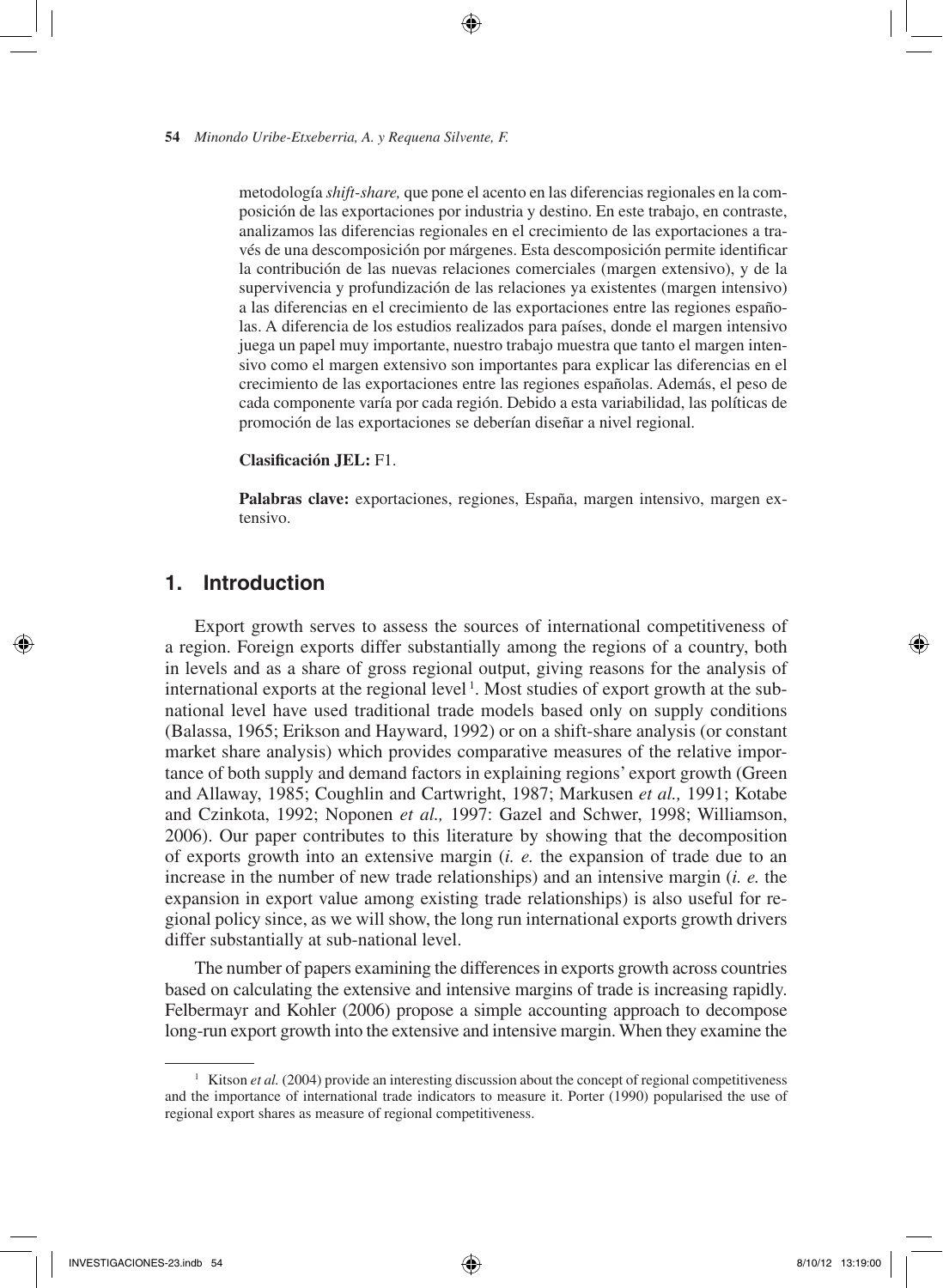expansion of world trade in manufactures during the period 1950-1997, their main conclusion is that the extensive margin accounts for around  $40\%$  of exports growth<sup>2</sup>. Using a similar approach, Brenton and Newfarmer (2007) notice that the extensive margin accounts for only 20% of the overall exports growth during the period 1995-2005. Besedes and Prusa (2011) extend this methodology by decomposing the intensive margin into a survival component and a deepening component. The first term measures how long existing trade relationships last; the second term measures the change in the value of exports among surviving trade relationships. The authors find that the extensive margin has played a minor role in explaining export growth among developing countries and that survival component is the most important factor explaining the poor performance in export growth of developing countries compared to developed countries. Helpman *et al.* (2008) using a sample of 158 countries for the period 1970-1997 also found that most of growth is due to trade between partners that were already trading at the beginning of the period. However, these authors do not discriminate by products and, hence, part of the increase in the intensive margin can be attributed to exports of new goods between old partners. Finally, Hummels and Klenow (2005) also analyse the extensive and the intensive margins of trade. They do not analyse how exports growth is decomposed in these two margins, but rather why large countries export more than small countries. Using a sample of 126 countries in 1995, they find that the extensive margin accounts for around 60% of larger countries' higher volume of exports<sup>3</sup>.

The papers mentioned above use country-level data. This paper applies the extensive/intensive margin decomposition approach to a regional setting, which is important for understanding the nuances of export growth in countries with large inter-regional heterogeneity. Specifically, we broaden the understanding of the differential foreign trade involvement of Spanish regions in the period 1988-2006. We also develop recent work in two directions. First, we further decompose the extensive margin into an entry and a value component. This decomposition enable us to analyse which drives growth in exports at the extensive margin: is it the capacity to augment the number of new trade relationships or is it the ability to select those new trade relationships in which the value of exports is large? Second, we calculate partner-specific survival, deepening, entry and extensive value rates. Such a novel decomposition allow us to analyse whether a region's higher growth in exports is explained by the superiority of its intensive and extensive growth components in all trade relationships, or by the superiority of its intensive and extensive growth components in some trade relationships.

Our results can be summarised as follows. First, the extensive margin plays a significant role explaining differences in international exports growth across regions. Second, within the extensive margin, both the entry and the extensive value are im-

<sup>&</sup>lt;sup>2</sup> Evenett and Venables (2002) is one of the first papers examining the importance of the extensive margin. Using a different approach, they show that the intensive margin and the extensive margin accounts for 63% and 37%, respectively, of exports growth among developing countries over the period 1970-1997.

<sup>&</sup>lt;sup>3</sup> Another line of research uses firm-level data to measure the role of the extensive margin and the intensive margin in a specific country [Eaton *et al.* (2007) for Colombia; Gleeson and Ruane (2007) for Ireland].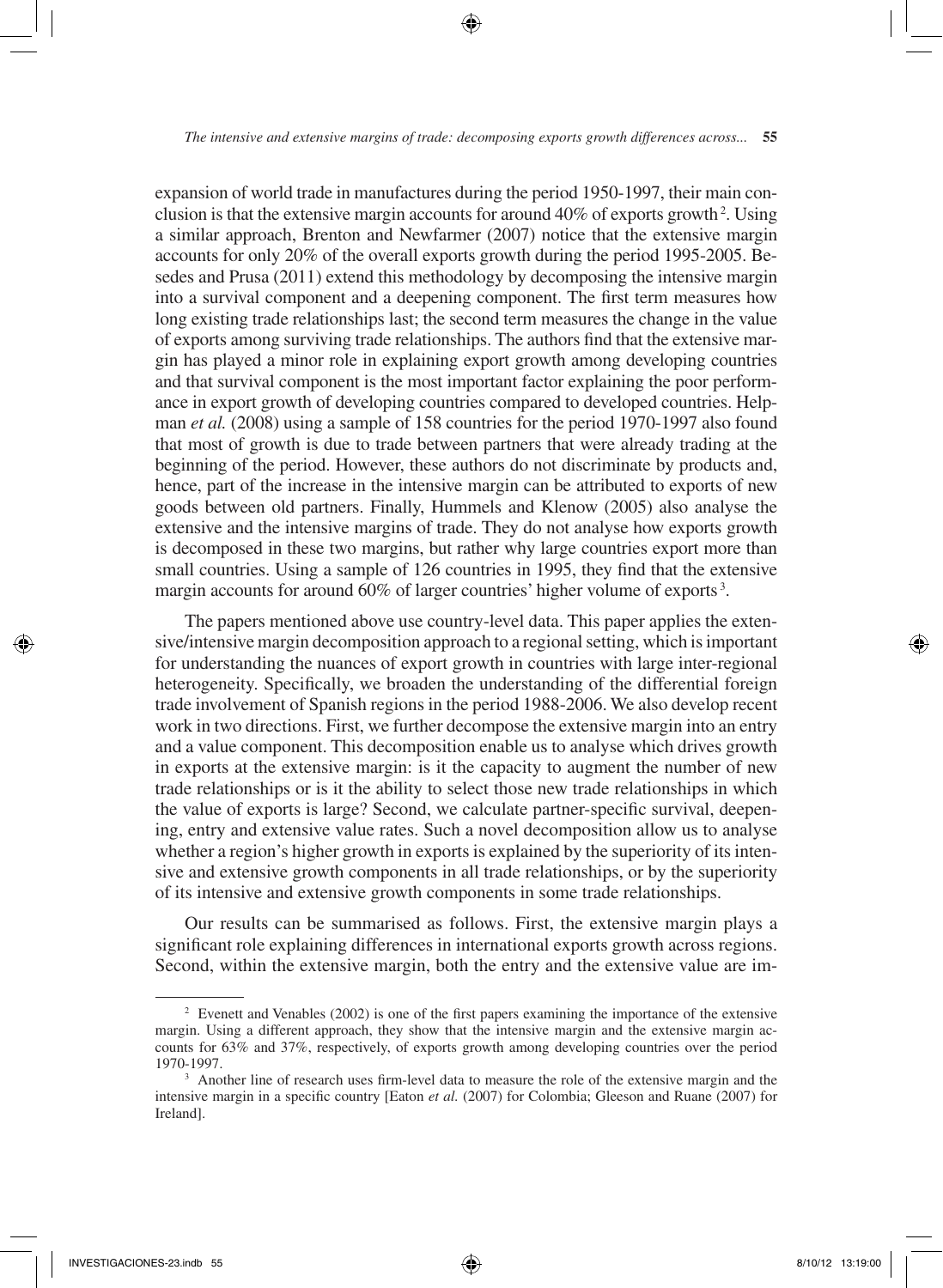portant to explain the differences in exports growth across Spanish regions. In particular, the extensive value plays a larger role explaining the differences in exports growth in non-traditional markets for Spanish regions, such as non-European Union markets, whereas the entry rate plays a larger role explaining the differences in exports growth in traditional markets (European Union). Finally, we find a great deal of heterogeneity across regions in the component that contributes the most to exports growth.

⊕

These findings have implications for appropriate policy choice. First, in order to increase the value of exports at the extensive margin, in non-traditional markets, it is more effective the selection of markets with a high (potential) demand than to maximise the number of new export relationships. Second, since the main component of international export growth differs across regions, regional idiosyncrasy must be considered when designing export promotion policies.

The rest of the paper is organised as follows. Section 2 presents the methodology to decompose exports growth between the extensive and the intensive margins, describes the extensions we introduce in this framework and explains how counterfactual calculations are performed. Section 3 describes the differences in the exports growth components across Spanish regions and performs the counterfactual exercises. Finally, Section 4 summarises the main conclusions of the paper.

# **2. The exports growth decomposition methodology**

In this section we present the methodology to decompose exports growth between the extensive and the intensive margins, explain the extensions we introduce in this framework and describe how counterfactual calculations are performed. Before we explain those analyses, it is necessary to determine how we define a trade relationship. We say that a trade relationship is created when a country (in our case, a Spanish region) starts exporting a new product to a destination country or an existing product to a new destination.

We start our analysis with the trade decomposition proposed by Felbermayr and Kohler (2006) and extended by Besedes and Prusa (2011). As we will explain in detailed below, we have also added two additional extensions. Change in exports can arise from three different sources: *a)* the introduction of new exports relationships will increase the amount of exports, and *b)* the disappearance of a previous export relationships will reduce the amount of exports; finally, *c)* the export relationships that remain will contribute to the growth of exports if regions are able to sell a larger amount in those trade relationships, or they will contribute to the reduction of exports if regions cannot maintain the previous volume of sales. Analytically, we decompose the absolute growth in exports between year *t* and year *t*+1 as,

$$
V_{t+1} - V_t = \frac{(x_{t+1}v_{t+1}^0)}{\text{extensive margin}} + \frac{[(sn_t)(v_{t+1} - v_t) - ((1 - s)n_t v_t)]}{\text{intensive margin}}
$$
(1)

₩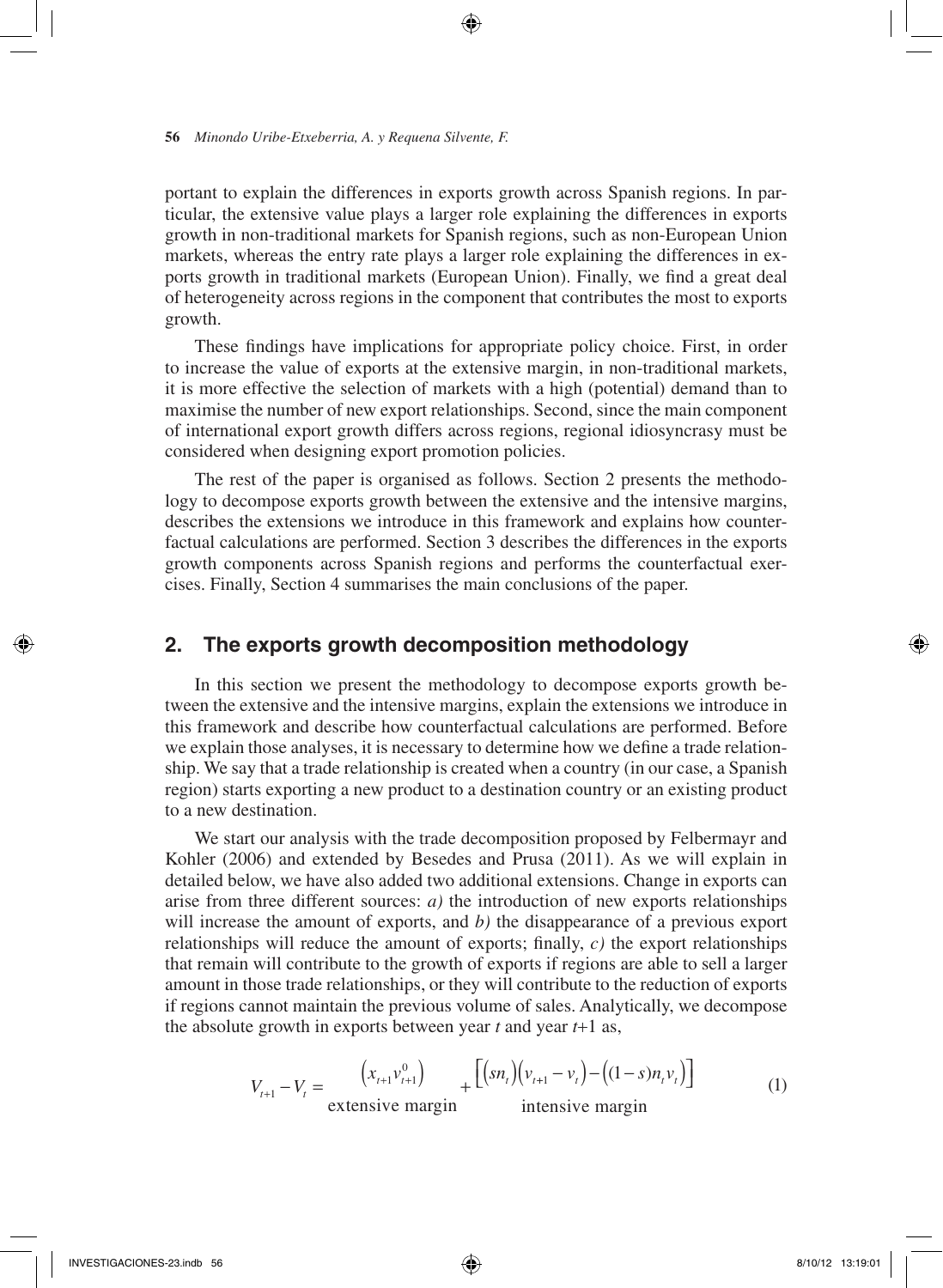where  $V$  is the total value of exports, which is obtained multiplying the number of trade relationships (*n*) by the average value of a trade relationship (*v*);  $x_{t+1}$  is the number of new trade relationships and  $v_{t+1}^0$  the average value of new trade relationships; *s* is the survival rate of the trade relationship, which is defined as the probability that the export relationship does not fail, and *t* is the year.

The absolute growth in exports is decomposed in three terms. The first term in equation (1) represents the extensive margin  $(x_{t+1}v_{t+1}^0)$ , which gives the total value of the new trade relationships that occur at year  $t+1$ . The second term is the product of the survival component  $[sn_t]$  and the deepening component  $(v_{t+1} - v_t)$ . The survival component gives the amount of export relationships that survive between year *t* and year *t*+1 and the deepening component is the absolute increase in the value of a surviving export relationship. The third term is the failure component  $[(1 - s)n<sub>t</sub>v<sub>t</sub>]$  and gives the total value of those trade relationships that do not continue between year *t* and year  $t+1$ . The combination of the last two terms yields the intensive margin of exports growth, that is, the increase in exports that stems from the change in value of the trade relationships that remain alive.

If we divide equation (1) by  $V_t$ , we can express the growth rate (*g*) between year *t*+1 and year *t* as:

$$
g_{t+1,t} = ef + sd - (1 - s)
$$
 (2)

where *e* is the entry rate:  $\frac{x_i}{n}$ *t*  $+1$ , which is the number of new relationships relative to the number of trade relationships in year *t*; and *f* is the extensive value rate:  $\frac{v}{2}$ *v t t*  $_{t+1}^{0}$ , which gives the average value of a new trade relationship relative to the average value of a trade relationship in year *t*; *d* is deepening rate:  $\frac{v_{t+1} - v}{v_{t+1}}$  $\frac{t+1}{v_t}$ *t*  $\frac{+1 - v_t}{v_t}$ , which gives the rate of increase of the average value of a trade relationship that survives; finally, *s* is the survival rate.

Since the growth decomposition is expressed in relative terms, the extensive margin is now decomposed into a volume (*e*) and a value (*f* ) component. This decomposition, which is a contribution of the paper, enables us to investigate what drives exports growth at the extensive margin: the capacity to open a large number of new trade relationships or the ability to extend to those trade relationships where the value of exports can be higher.

In order to refine the counterfactual calculations, we extend the exports growth decomposition to take into account that survival and deepening rates may vary by industry and year of service (length of the spell). In addition to that, we further disaggregate the counterfactual analysis in order to take into account differences in the survival, deepening, entry and extensive value rates by group of countries. This additional decomposition, which constitutes also a contribution of the paper, allows us to analyse whether a region's higher exports growth is explained by the superiority of its growth components in all trade relationships, or by the superiority of its exports growth components in some trade relationships.

⊕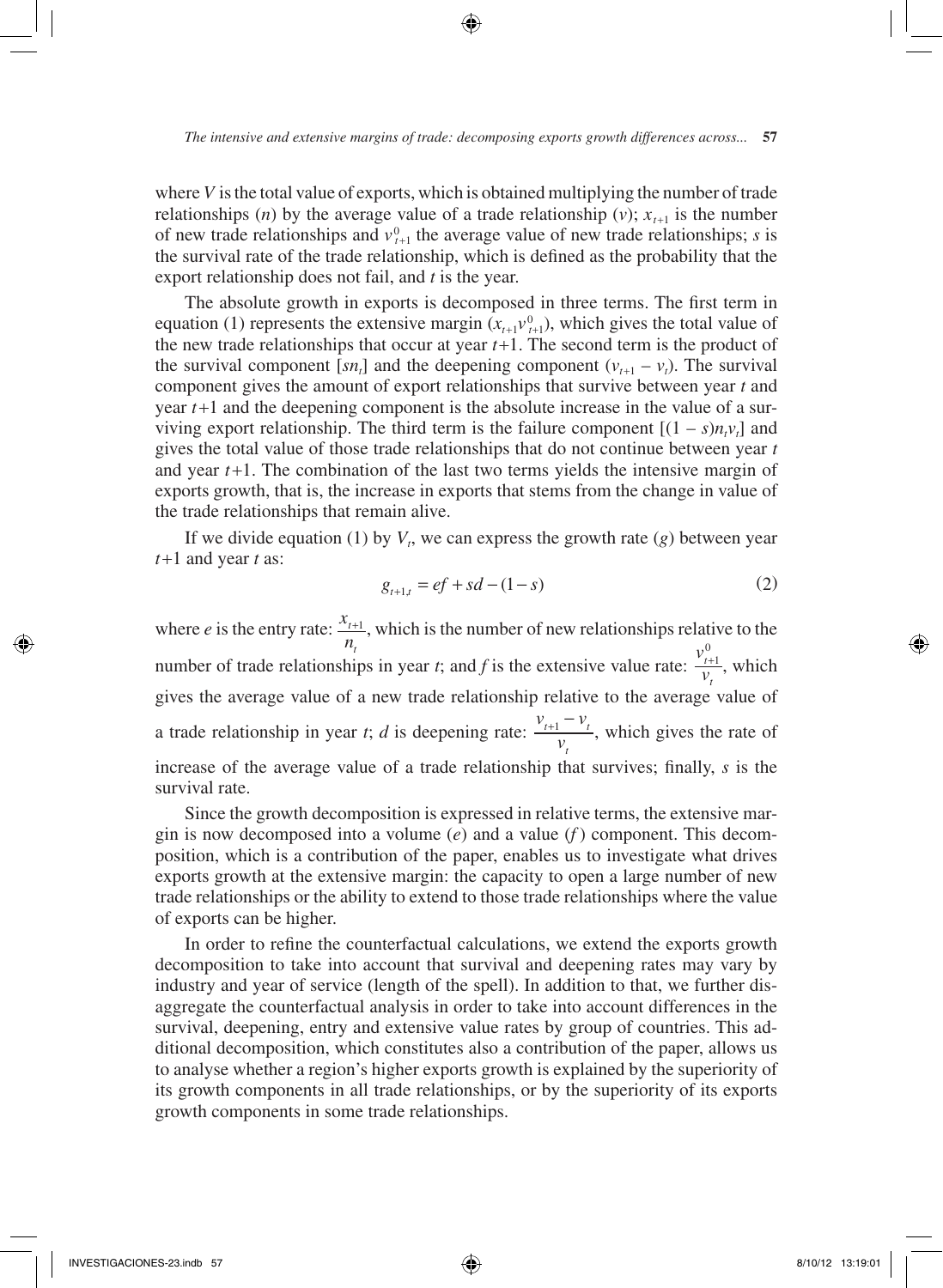Algebraically the broader decomposition can be expressed as:

⊕

$$
g_{t+1,t} = \sum_{c} \left\{ \sum_{z} \left\{ \left( e_{c,z} f_{c,z} \right) + \left[ \sum_{i} \left( s_{c,z,t+1}^{i} d_{c,z}^{i} \alpha_{c,z}^{i} \right) - \left( (1 - s_{c,z,t+1}^{i}) \alpha_{c,z}^{i} \right) \right] \right\} \right\}
$$
(3)

where  $c$  is a country (or group of countries),  $z$  is industry and  $i$  the year of service. Now *e x*  $\int_a^b$  *c*,z *n c z*  $\tau_z = \frac{x_{c,z}}{n_t}$  is the ratio of new export relationships in industry *z* with partner *c* over the total number of export relationships in year *t*; *f v v c z t t*  $=\frac{v_{c,z,t+1}^0}{\sqrt{2}}$ is the ratio of the value of a new trade relationship in industry  $z$  with partner  $c$  over the average value of a trade relationship in year *t*; *d*  $v_{c\, z\, t+1}^i - v$  $v^{c,z}$  *v*  $v^i_{c,z,t+1} - v^i_{c,z,t}$  $v_{c,z,t}^i$  $z, t+1$   $c, z,$ ,z,  $=\frac{v_{c,z,t+1}^i - v_{c,z,t}^i}{i}$  is the deepening that occurs in *z*-industry's *i*-th year of service trade relationship with partner *c*; *s<sup>i</sup> c,z* is the survival rate that occurs in *z*-industry's *i*-th year of service trade relationship with partner *c*; and  $\alpha_{c,z}^{i} = \frac{n_{c,z,t}^{i} v_{c,z,t}^{i}}{n v}$ *t t*  $n_{c}^{i}$ <sub>z</sub>,  $\nu$  $\sum_{i=1}^{\infty} \frac{n_{c,z,i}v_{c,z,i}}{n_{i}v_{i}}$  is the share of the *z*-industry's *i*-th year of service trade relationships with partner  $c$  in year  $t$  in total exports<sup>4</sup>. The new exports growth equation takes into account that the entry and the extensive value rates may change by partner, industry and year and that the survival and the deepening rate may change by partner, industry, year of service and year.

We use a version of equation (3) to asses the contribution of each of the exports growth components to the differences in exports growth between EU countries (the traditional trading partners of Spanish regions) and the rest of the world. To do so we perform a series of counterfactual exercises. By substituting the growth elements (entry, the extensive value, survival and deepening) of a region with the growth elements of a counterfactual region characterised by having the largest export growth rate, we can identify which growth component is the main driver of the observed differences across regions. In particular, in order to asses the contribution of the entry rate component of exports growth differences across countries we can change equation (3) in the following way

$$
\text{Entry:} \quad g_{t+1,t} = \sum_{c} \left\{ \sum_{z} \left\{ \left( e_{c,z}^{CF} f_{c,z} \right) + \left[ \sum_{i} \left( s_{c,z,t+1}^{i} d_{c,z}^{i} \alpha_{c,z}^{i} \right) - \left( (1 - s_{c,z,t+1}^{i}) \alpha_{c,z}^{i} \right) \right] \right\} \right\} \tag{4}
$$

where  $e_{z,t+1}^{CF,i}$  is the counterfactual survival rate for industry *z*, at the *i*-th year of service in year *t*+1.

₩

<sup>4</sup> To minimise outliers and avoid null results, we divide the entry rate by the total number of export relationships. The same procedure applies to the ratio of the value of new trade relationships and shares.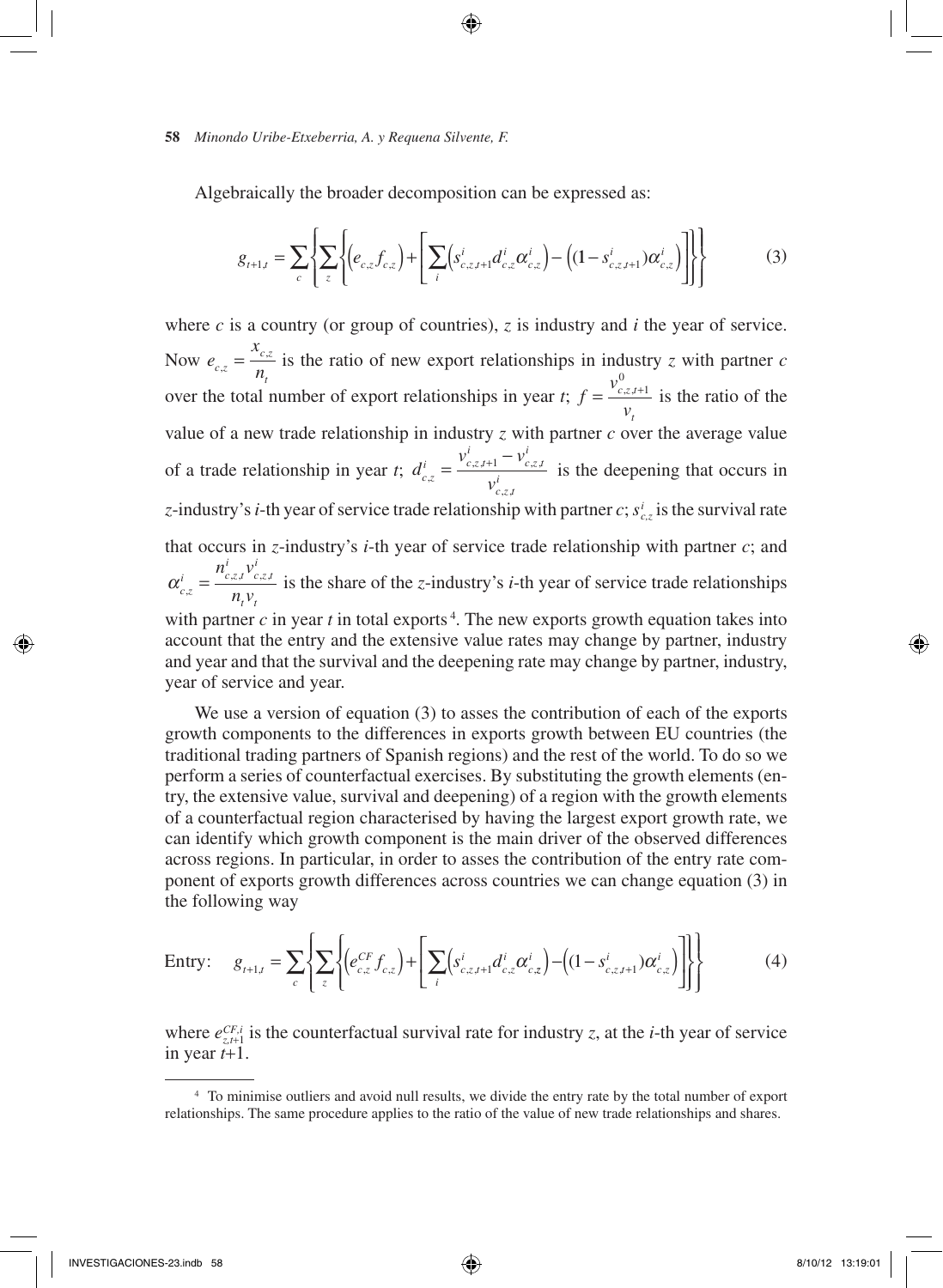If we change the extensive value rate, the equation becomes, Extensive value:

$$
g_{t+1,t} = \sum_{c} \left\{ \sum_{z} \left\{ + \left( e_{c,z} f_{c,z}^{CF} \right) + \left[ \sum_{i} \left( s_{c,z,t+1}^{i} d_{c,z}^{i} \alpha_{c,z}^{i} \right) - \left( (1 - s_{c,z,t+1}^{i}) \alpha_{c,z}^{i} \right) \right] \right\} \right\}
$$
(5)

If we change the deepening rate, the equation becomes, Deepening:

$$
g_{t+1,t} = \sum_{c} \left\{ \sum_{z} \left\{ \left( e_{c,z} f_{c,z} \right) + \left[ \sum_{i} \left( s_{c,z,t+1}^{i} d_{c,z}^{CF,i} \alpha_{c,z}^{i} \right) - \left( (1 - s_{c,z,t+1}^{i}) \alpha_{c,z}^{i} \right) \right] \right\} \right\}
$$
(6)

If we change the survival rate, the equation becomes, Survival:

$$
g_{t+1,t} = \sum_{c} \left\{ \sum_{z} \left\{ \left( e_{c,z} f_{c,z} \right) + \left[ \sum_{i} \left( s_{c,z,t+1}^{CF,i} d_{c,z}^{i} \alpha_{c,z}^{i} \right) - \left( (1 - s_{c,z,t+1}^{CF,i}) \alpha_{c,z}^{i} \right) \right] \right\} \right\}
$$
(7)

In the next section we use equations  $(4)-(7)$  to analyse what explains the differences in exports growth across Spanish regions<sup>5</sup>.

# **3. The role of the intensive and extensive margins in Spanish regions exports growth**

# **3.1. Data**

We use a unique database which offers a highly-disaggregated exports data at a regional level: the Spanish Agencia Tributaria Database (*www.aeat.es*). This database offers Spanish provinces' (NUTS 3) annual exports at the 8-digit Combined Nomenclature (CN) classification from 1988 onwards. First, in order to use data as close as

<sup>&</sup>lt;sup>5</sup> From a methodological point of view there is some resemblance between our approach and the well-known shift-share analysis. The two approaches require measurements on a variable of interest (an exported product) for each member group (Spanish regions) at the beginning and the end of the period of analysis. In addition, both techniques use a counterfactual to evaluate the performance of the variable of interest. In the shift-share analysis we are interested in computing the *net shift* or difference between the actual growth and the expected growth based on the average growth of all regions in the group. The magnitude of the gain or loss represents the difference between the region's actual performance and the performance it would have had if its growth rate had been equal to the average growth of the entire group. In our approach we are interested in measuring the difference between actual growth and the expected growth based on replacing the actual components of the margins by the components of the margins of the region with the highest export growth. The magnitude of the gain or loss represents the difference between the region's actual performance and the performance it would have had if its growth rate in each component had been equal to the growth of the best region.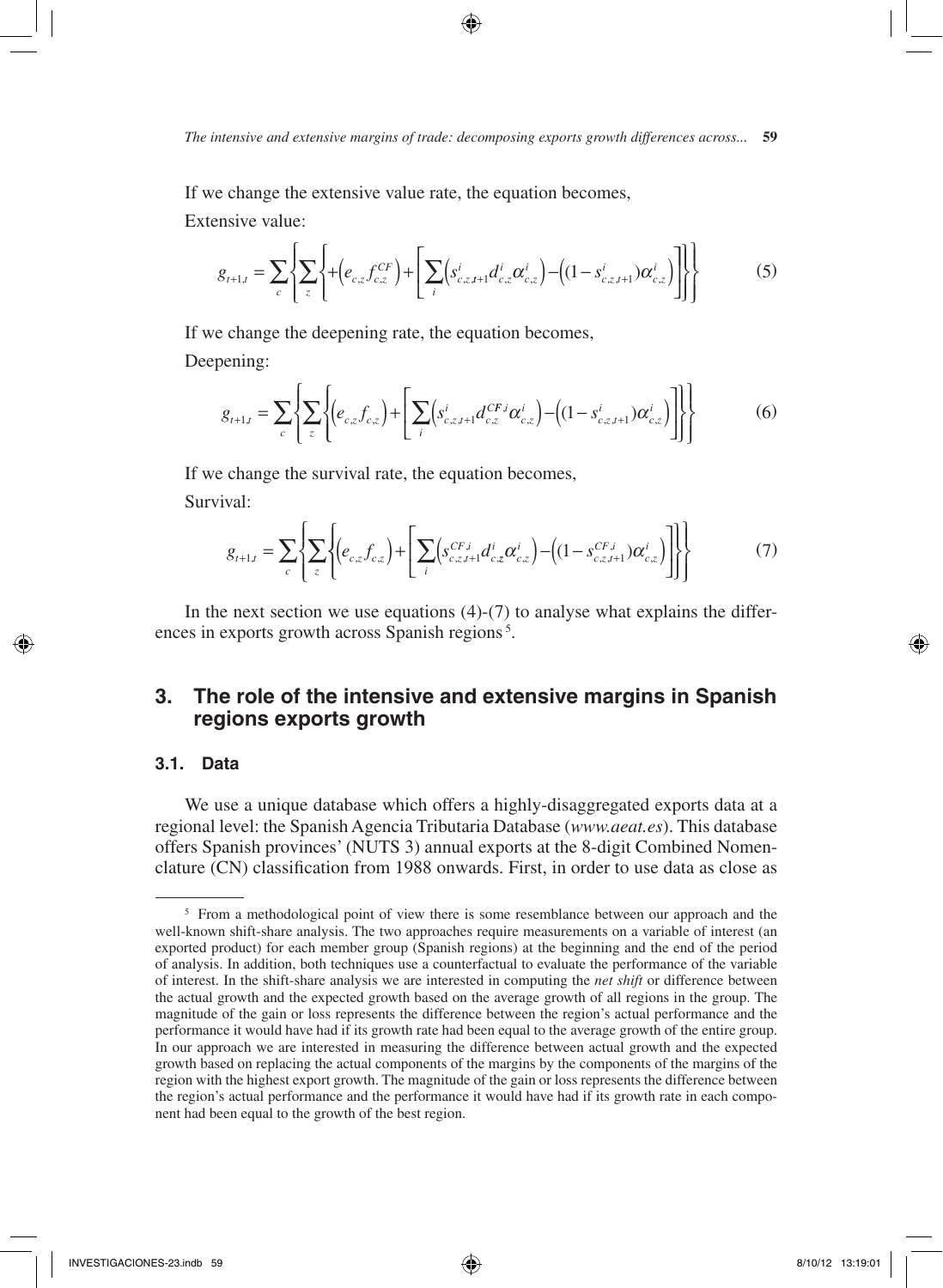possible to the firm level, trade relationships are defined at the more disaggregated province-level (NUTS 3). These trade relationships are then pooled at the regionallevel (NUTS 2) in order to calculate exports growth components. Second, instead of using the more disaggregated 8-digit CN classification, which contains around 10,000 product codes, we opt to collapse exports data at the 6-digit Harmonised System (HS) classification. This decision is due to the frequent changes in product classification that takes place at the CN. For example, during the 1988-2005 period, 5,139 product lines were created and 4,738 product lines were dropped from the CN (Eurostat, 2006). Those numerous changes may create substantial problems, because we may misclassify existing trade relationships whose product code changes as new relationships. Although the HS also experiences changes in product lines, they are smaller than those in the  $CN<sup>6</sup>$ . However, the disadvantage of the HS is its lower disaggregation level: 5,000 product lines. At lower disaggregation level each product line may include a range of individual goods, leading to an undervaluation of the extensive margin. Finally, we use Banco de España's exports trade deflator to transform current values into constant values.

↔

Our empirical analysis is divided in two sections. First, we describe the differences in the components included in the growth equation (the survival rate, the deepening rate, the entry rate and the extensive value rate) across Spanish regions. Next, in order to study the weight of those components in explaining the differences in exports growth across Spanish regions, we perform a series of counterfactual calculations.

## **3.2. An overall view on exports growth components**

Spain is divided into 17 autonomous communities. There are significant differences across autonomous communities, henceforth regions, in terms of economic weight, productive specialization, and share in Spanish total exports. Column 1 in Table 1 presents the share on each region in Spanish total exports in the year 2006. As shown in the table, the region with the largest share in Spanish exports is Catalonia: 28%. It is followed by Valencia (11%), Basque Country (10%) and Madrid (10%). The regions with the lowest share in Spanish exports are Canary Islands (0.2%), Balearic Islands (0.5%), La Rioja (0.6%) and Extremadura (0.6%).

Columns 2 and 3 present the growth of Spanish regions' exports in the period 1988-2006 period.The Spanish region with the highest growth rate is Galicia (697%), followed by Extremadura (449%), Balearic Islands (428%) and Castile-Leon (404%). Then, we find a group of six regions with a growth rate between 300%-400%: Asturias, Cantabria, Castile-La Mancha, Catalonia, Madrid, Navarre and Rioja. These regions are followed by a group with a growth rate which lies between 200%-300%: Andalusia, Aragon, Basque Country and Murcia. The bottom positions are occupied by Valencia (167%) and the Canary Islands, which experience a reduction in the value of exports between 1988 and 2006. It is important to note that all Spanish re-

₩

<sup>6</sup> At 2005, 91% of the HS product codes that were created at 1988 remain active.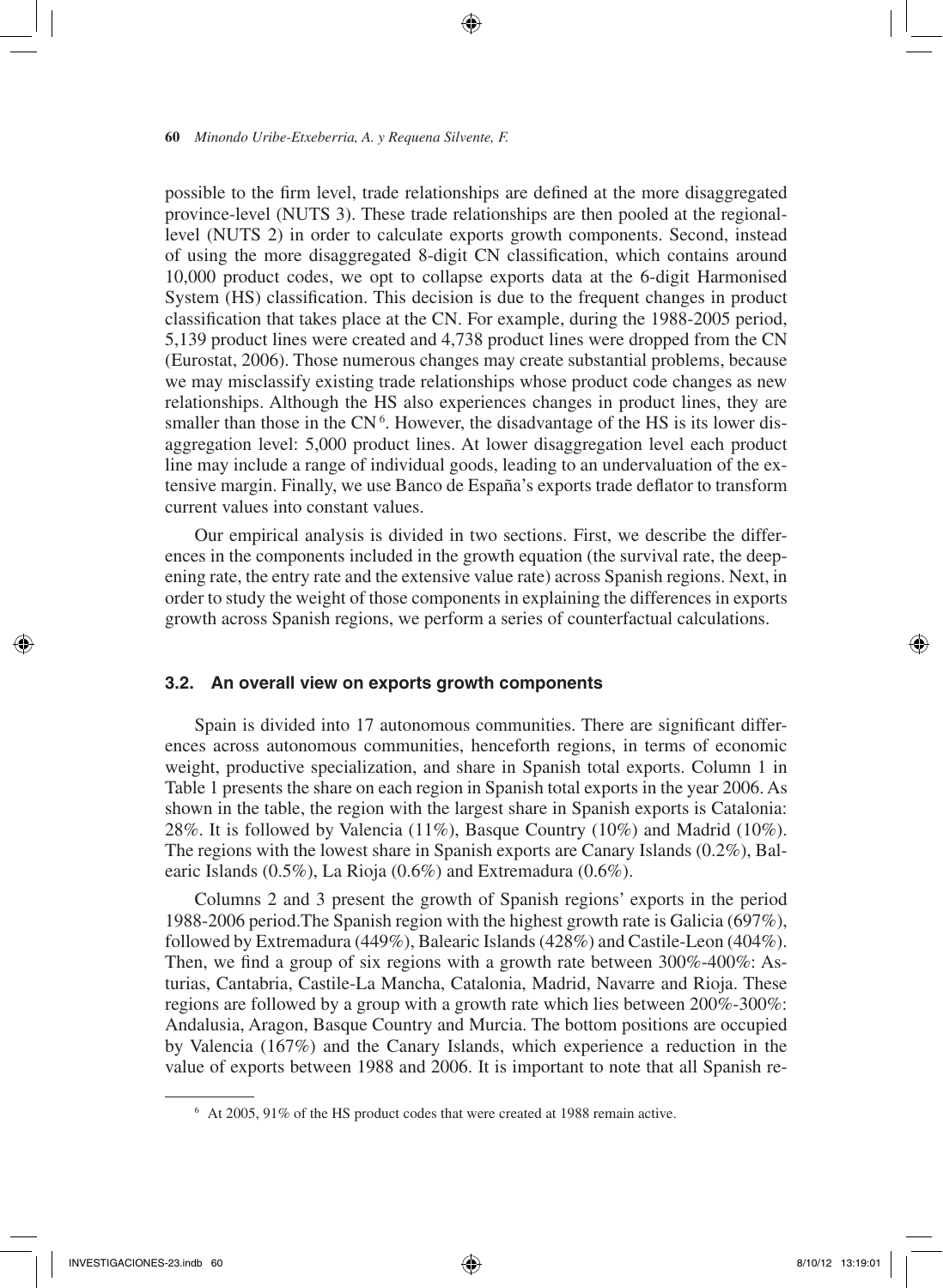*The intensive and extensive margins of trade: decomposing exports growth differences across...* **61**

⊕

| Region                  | Share in Spanish<br>exports, 2006<br>(1) | Total growth<br>(%)<br>(2) | Average annual growth<br>$(\%)$<br>(3) |
|-------------------------|------------------------------------------|----------------------------|----------------------------------------|
| Andalusia               | 9.22                                     | 268                        | 7.51                                   |
| Aragon                  | 4.53                                     | 222                        | 6.71                                   |
| <b>Asturias</b>         | 1.91                                     | 300                        | 8.00                                   |
| <b>Balearic Islands</b> | 0.49                                     | 428                        | 9.68                                   |
| <b>Basque Country</b>   | 10.16                                    | 257                        | 7.33                                   |
| Canary Islands          | 0.20                                     | $-34$                      | $-2.29$                                |
| Cantabria               | 1.20                                     | 352                        | 8.74                                   |
| Castile-La Mancha       | 1.78                                     | 358                        | 8.82                                   |
| Castile-Leon            | 5.55                                     | 404                        | 9.40                                   |
| Catalonia               | 28.13                                    | 379                        | 9.10                                   |
| Extremadura             | 0.59                                     | 449                        | 9.92                                   |
| Galicia                 | 8.87                                     | 697                        | 12.23                                  |
| Madrid                  | 9.99                                     | 311                        | 8.17                                   |
| Murcia                  | 2.49                                     | 243                        | 7.09                                   |
| Navarre                 | 3.39                                     | 365                        | 8.92                                   |
| Rioja                   | 0.58                                     | 365                        | 8.92                                   |
| Valencia                | 10.93                                    | 167                        | 5.60                                   |

**Table 1.** Spanish regions' exports real growth, 1988-2006

*Source:* Authors' calculations based on Agencia Tributaria's trade database.

gions, except for Canary Islands and Valencia have a higher exports growth during the period 1988-2006 than the world average:  $178\%$ <sup>7</sup>.

Once we have presented the overall growth in exports, we describe next each of the components that contribute to explain the differences in growth across Spanish regions.

## **The entry and the extensive value component**

The first two components of the exports growth equation are related to the extensive margin: the entry rate (*e*) and the extensive value rate (*f*). The first component is the

⊕

<sup>7</sup> Authors' calculation using data from the World Trade Organisation database.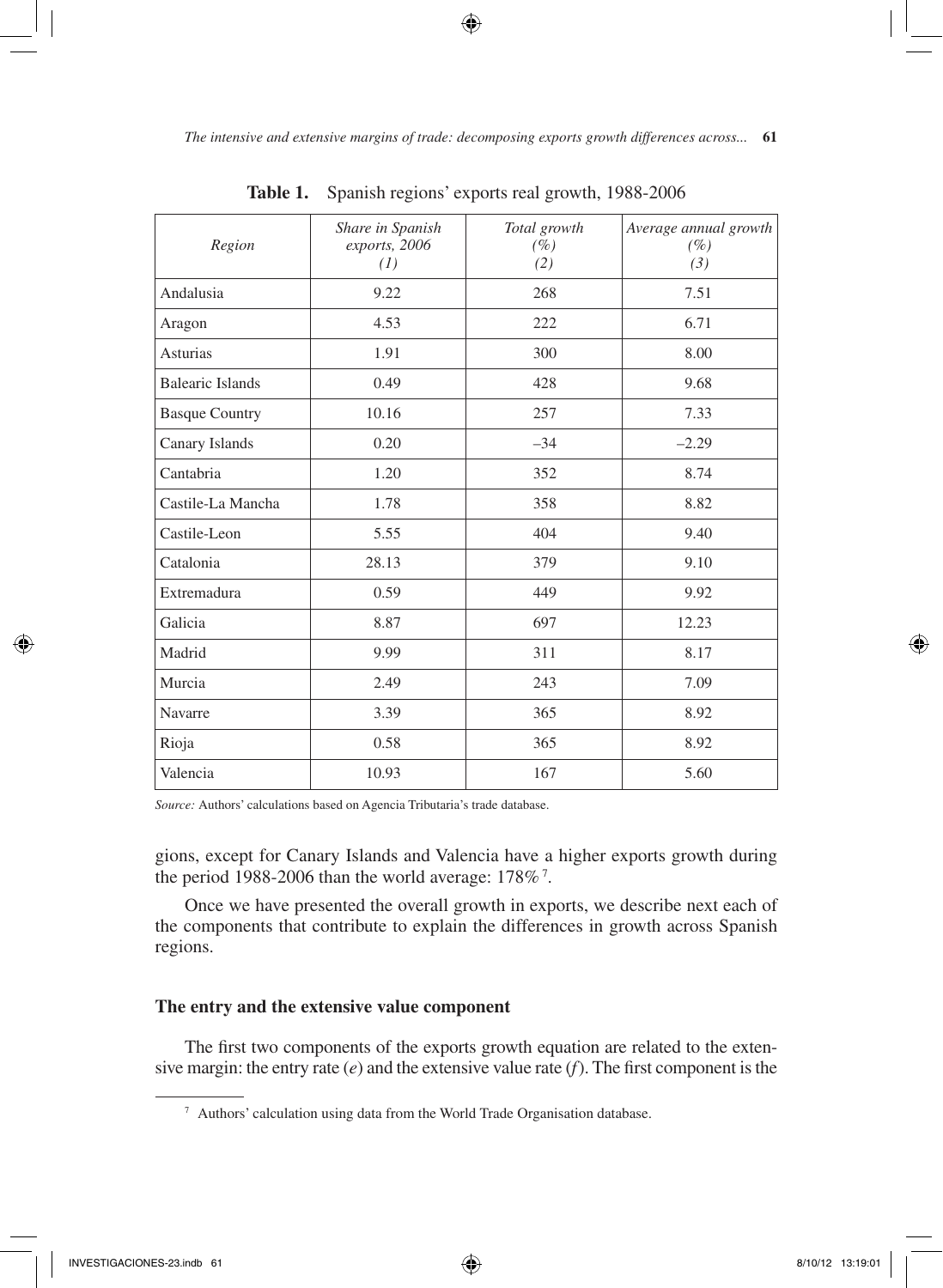ratio of the number of new trade relationships over the number of trade relationships the previous year, and the second component is the ratio of the average value of a new trade relationship relative to the average value of a trade relationship the previous year.

⊕

Table 2 presents the results of the analysis on the extensive components. The first thing we observe is the close correlation (0.71) that exists between the growth in exports and the growth in exports relationships in the period 1988-2006 across Spanish regions. This high correlation between the growth in exports value and the growth in exports relationships has also been found in previous studies using country-level data and has led some authors to argue that the extensive margin might play an important role in explaining exports growth.

|                       | Growth<br>of exports<br>$(\%)$ | Growth<br>in export<br>relation-<br>ships $(\%)$ | Realised<br><i>potential in</i><br>1988(%) | Realised<br>Entry rate<br>potential in<br>(avg.; %)<br>2006(%) |       | Extensive<br>value<br>(avg.; %) |
|-----------------------|--------------------------------|--------------------------------------------------|--------------------------------------------|----------------------------------------------------------------|-------|---------------------------------|
| Andalusia             | 268                            | 215                                              | 1.56                                       | 3.95                                                           | 52.23 | 25.60                           |
| Aragon                | 222                            | 228                                              | 0.73                                       | 1.92                                                           | 49.32 | 13.39                           |
| <b>Asturias</b>       | 300                            | 182                                              | 0.24                                       | 0.55                                                           | 53.82 | 39.01                           |
| Balearic Islands      | 428                            | 115                                              | 0.25                                       | 0.42                                                           | 57.53 | 73.28                           |
| <b>Basque Country</b> | 257                            | 84                                               | 2.97                                       | 4.37                                                           | 44.00 | 27.99                           |
| Canary Islands        | $-34$                          | $-11$                                            | 0.35                                       | 0.25                                                           | 69.40 | 20.10                           |
| Cantabria             | 352                            | 236                                              | 0.20                                       | 0.55                                                           | 51.32 | 30.77                           |
| Castile-La Mancha     | 358                            | 313                                              | 0.44                                       | 1.46                                                           | 55.61 | 27.51                           |
| Castile-Leon          | 404                            | 202                                              | 0.68                                       | 1.64                                                           | 52.66 | 15.85                           |
| Catalonia             | 379                            | 125                                              | 7.87                                       | 14.21                                                          | 36.62 | 17.07                           |
| Extremadura           | 449                            | 216                                              | 0.17                                       | 0.44                                                           | 50.40 | 20.94                           |
| Galicia               | 697                            | 440                                              | 0.78                                       | 3.37                                                           | 50.40 | 24.53                           |
| Madrid                | 311                            | 109                                              | 3.20                                       | 5.35                                                           | 44.81 | 26.73                           |
| Murcia                | 243                            | 178                                              | 0.57                                       | 1.26                                                           | 44.49 | 17.65                           |
| Navarre               | 365                            | 153                                              | 0.51                                       | 1.03                                                           | 46.61 | 15.04                           |
| Rioja                 | 365                            | 169                                              | 0.21                                       | 0.46                                                           | 49.34 | 15.72                           |
| Valencia              | 167                            | 179                                              | 3.02                                       | 6.76                                                           | 45.76 | 12.21                           |

**Table 2.** Extensive margin

*Source:* Authors' calculations based on Agencia Tributaria's trade database.

As shown in the table, seven Spanish regions have an increase in export relationships which is above 200%: Galicia, Castile-La Mancha, Cantabria, Aragon, Extre-

₩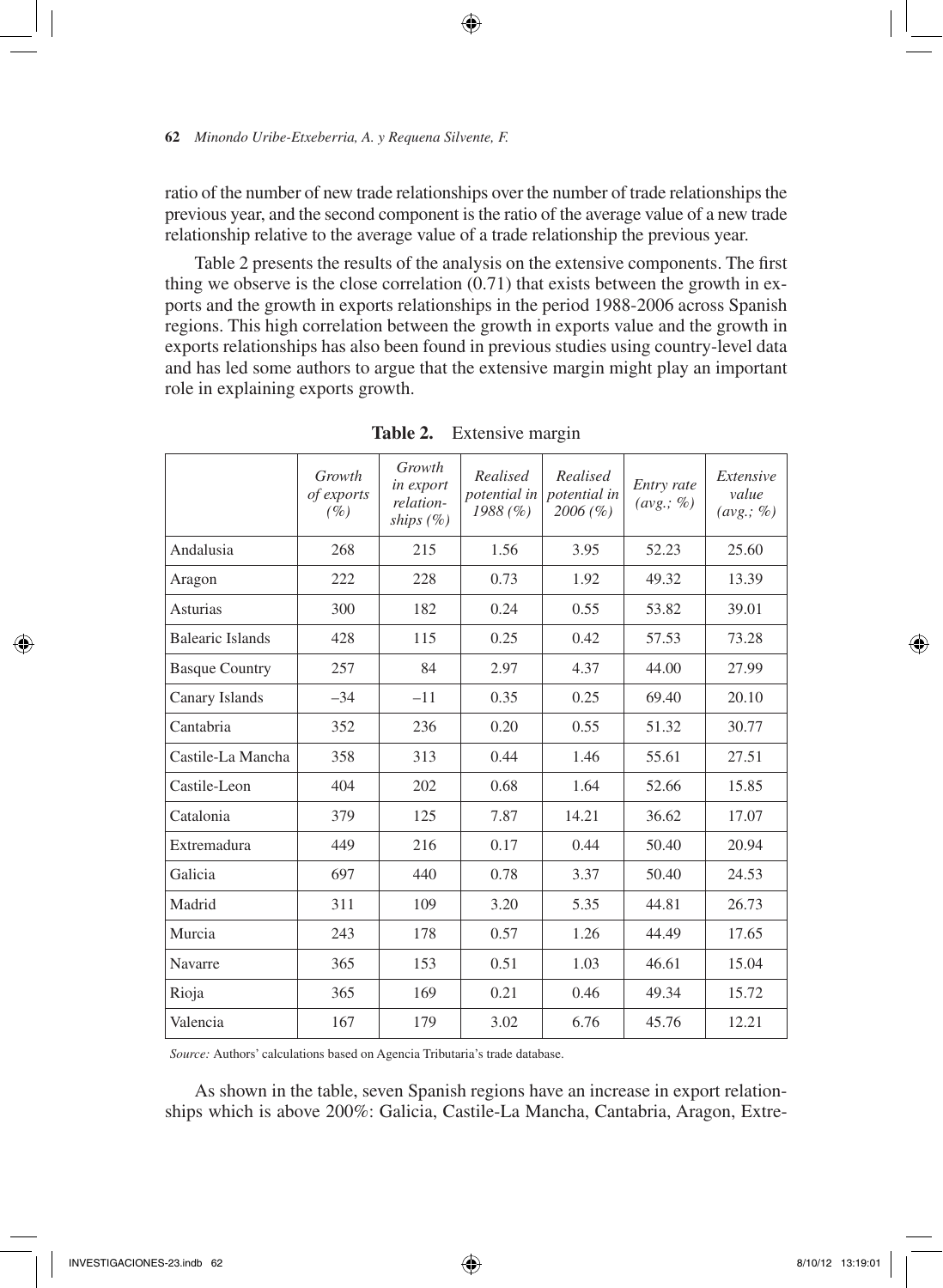madura, Andalusia and Castile-Leon; the rest of the Spanish regions have an increase which is below 200%. We have to highlight the low growth in the Basque Country and, specially, in the Canary Islands. A reasonable explanation of the differences in exports relationships' growth across Spanish regions could be the number of trade relationships at the beginning of the period: those regions with few export relationships have more room to increase the number of export relationships than those regions that already have a large number of export relationships. Although there is a mild negative correlation between the amount of export relationships in 1988 and their growth (–0.25), Columns 3 and 4 of the table highlight that the room for new export relationships is very large for all regions. These columns present the number of trade relationships as a percentage of the maximum amount of trade relationships a region could have in 1988 and 2006. In order to calculate the maximum amount of trade relationships we multiply the maximum amount of products in the HS classification in 1988 and 2006 and the number of countries in 1988 and 2006. In particular, there were 5,019 products in the HS1988 classification and 5,224 products in the HS2006 classification; on its hand, there were 161 countries in 1988 and 193 countries in 2006. If we combine these figures the maximum amount of trade relationships in 1988 is 808,059 and 1,008,232 for 2006. As shown in the table, the realised potential is very small for all Spanish regions, both in 1988 and 2006<sup>8</sup>.

The final columns present the average values for the entry rate (*e*) and the extensive value rate  $(f)$ . A striking conclusion of the data is the very large proportion that new relationships represent, as average, over total export relationships in the previous year. For all regions, except Catalonia, this ratio is above 40% and for eight regions the ratio is larger than 50%. These figures show the high activity that takes place at the extensive margin across Spanish regions. However, if we analyse the extensive value  $(f)$  column, we can see that the value of those new trade relationships is much lower than the average value of a trade relationship the previous year. Except for Asturias and the Balearic Islands, the average value of a new trade relationship is less than one-third of the average value of a trade relationship the previous year; for seven regions is less than one-fifth.

## **The survival component**

The third component of the exports growth equation, which is related to the intensive margin is the survival rate. In order to calculate Spanish regions' exports survival rates we have to convert the annual data into spells of service for each trade relationship. The first spell of a trade relationship starts the first time the trade relationship occurs. The length of the spell of service is determined by the number of years that the trade relationship takes place without interruption. For example, if 1988 is the first year that Andalusia exports bicycles to Germany, this is the first spell

<sup>&</sup>lt;sup>8</sup> It is important to stress that it might not be economically reasonable for every region to use all possible export relationships. On the one hand, economic theory points out that the benefits of trade stem from specialization in production. On the other hand, not all partners might need the products exported by a region (*e. g.* large vessels to transport containers in Rwanda).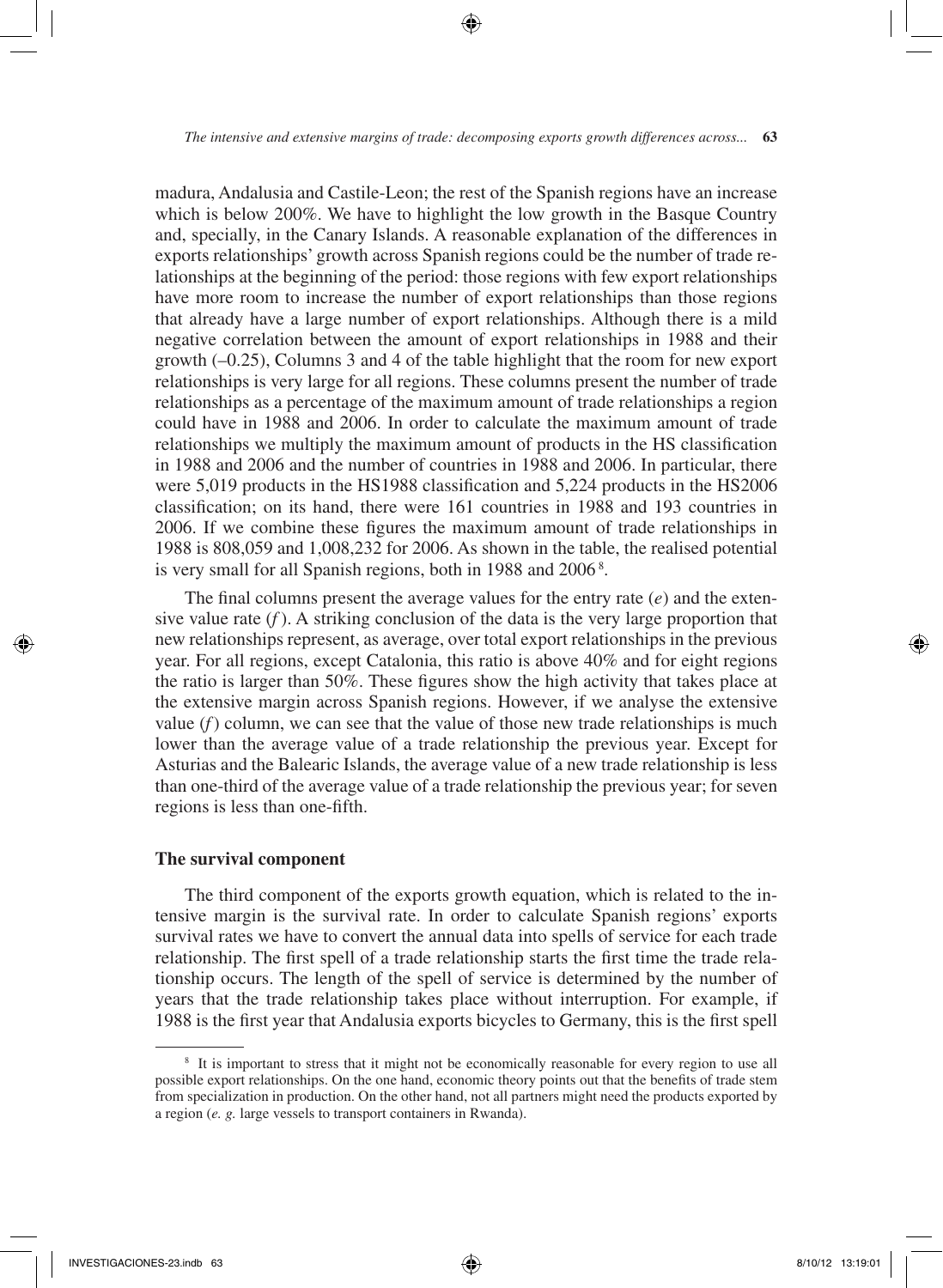of this trade relationship. If Andalusia also exports bicycles to Germany in 1989 and in 1990, but not in 1991, the length of the first spell is 3 years. If Andalusia re-starts the export of bicycles to Germany in 1992, that trade relationship will constitute a new spell. As our period of analysis is 1988-2006 the maximum length of a spell is 19 years, and a trade relationship can have, as maximum, 10 spells.

↔

Table 3 presents the Kaplan-Meier survival rates for Spanish regions<sup>9</sup>. A striking result of the table is the low percentage of trade relationships that survive after one year

| Region                | % of exports that<br>survive after 1 year | % of exports that<br>survive after 2 years | % of exports that<br>survive after 5 years |
|-----------------------|-------------------------------------------|--------------------------------------------|--------------------------------------------|
| Andalusia             | 39.7                                      | 25.0                                       | 13.1                                       |
| Aragon                | 42.4                                      | 27.9                                       | 15.4                                       |
| Asturias              | 38.2                                      | 23.8                                       | 12.0                                       |
| Balearic Islands      | 33.3                                      | 19.3                                       | 9.1                                        |
| <b>Basque Country</b> | 40.2                                      | 25.1                                       | 12.7                                       |
| Canary Islands        | 24.8                                      | 11.3                                       | 3.8                                        |
| Cantabria             | 41.0                                      | 26.7                                       | 14.4                                       |
| Castile-La Mancha     | 40.4                                      | 26.2                                       | 14.2                                       |
| Castile-Leon          | 39.2                                      | 25.5                                       | 13.2                                       |
| Catalonia             | 47.0                                      | 31.6                                       | 17.9                                       |
| Extremadura           | 40.9                                      | 27.8                                       | 15.9                                       |
| Galicia               | 46.8                                      | 33.5                                       | 22.0                                       |
| Madrid                | 41.3                                      | 25.6                                       | 12.9                                       |
| Murcia                | 42.1                                      | 27.6                                       | 14.8                                       |
| Navarre               | 41.6                                      | 26.8                                       | 14.0                                       |
| Rioja                 | 40.0                                      | 25.5                                       | 13.1                                       |
| Valencia              | 42.1                                      | 27.1                                       | 14.4                                       |

**Table 3.** Survival rates

*Source:* Authors' calculations based on Agencia Tributaria's trade database.

<sup>9</sup> The survival rate is expressed as the survivor function, *S*(*t*), the ratio between the number of individuals surviving longer than *t* and the total number of individuals studies, where *t* is a time period known as the survival time (or time to failure). The Kaplan and Meier (1958) method is used to estimate *S* as

 $\hat{s}(t) = \prod \left(1 - \frac{d}{t}\right)$  $\frac{a_i}{n_i}$  $t_i \leq T \quad \overline{u_i}$  $=\prod_{t_i\leq T}\Bigg(1-$ I  $\prod_{t_i \leq T} \left(1 - \frac{a_i}{n_i}\right)$ , where  $t_i$  is duration of study at point *i*,  $d_i$  is number of deaths up to point *i* and  $n_i$  is

number of spells at risk just prior to  $t_i$ . *S* is based upon the probability that a spell survives at the end of a time interval, on the condition that the individual was present at the start of the time interval. *S* is the product of these conditional probabilities.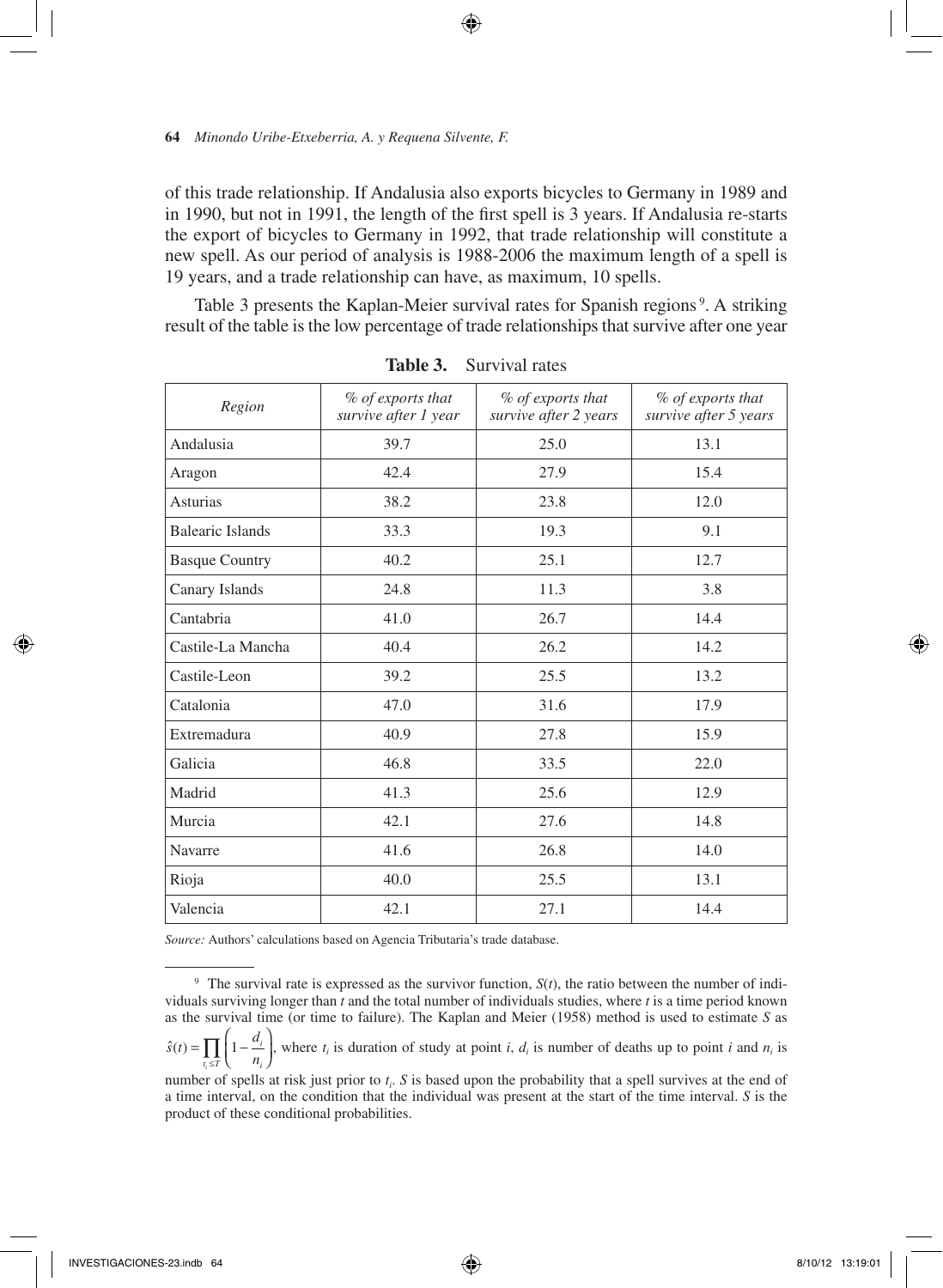of service. For example, in the Canary Islands only a quarter of trade relationships last more than 1 year. Two regions, Catalonia and Galicia, have the highest first-year survival rates: 47%. The majority of Spanish regions have a first-year survival rate around 38%-40%. Finally, the two island regions, Balearic Islands and Canary Islands have the worst first-year survival rates. When we analyse longer time periods, there is a further drop in the trade relationships that survive; in particular, around 75% of the trade relationships disappear after two years of service and 85% after five years of service.

It is interesting to observe that, although there are differences in survival rates, the shape of the survival function is similar across Spanish regions. As can be seen in Figure 1, in the majority of the Spanish regions the survival function has a steep slope over the first 5-7 years and becomes flatter afterwards. The shape of the survival functions implies that new export relationships have a much higher failure risk than established ones. It is interesting to note, as well, that except for Canary Islands' survival function, the remaining survival functions are jammed at the beginning of the analysis. After the third year of exporting, we observe more differences in the survival rate across Spanish regions; however, as we enlarge the duration of the trade relationship, except for Catalonia at the top and the Canary Islands at the bottom, there is convergence in survival rates across Spanish regions. This convergence process is also confirmed when we compare the standard deviation of survival rates across Spanish regions by spell duration. As shown in Figure 2, the highest differences in the conditional probability to fail across Spanish regions occur in the first three years of service. When the trade relation-



**Figure 1.** Export survival

*Source:* Author's calculations based on agencia tributaria's trade database.

⊕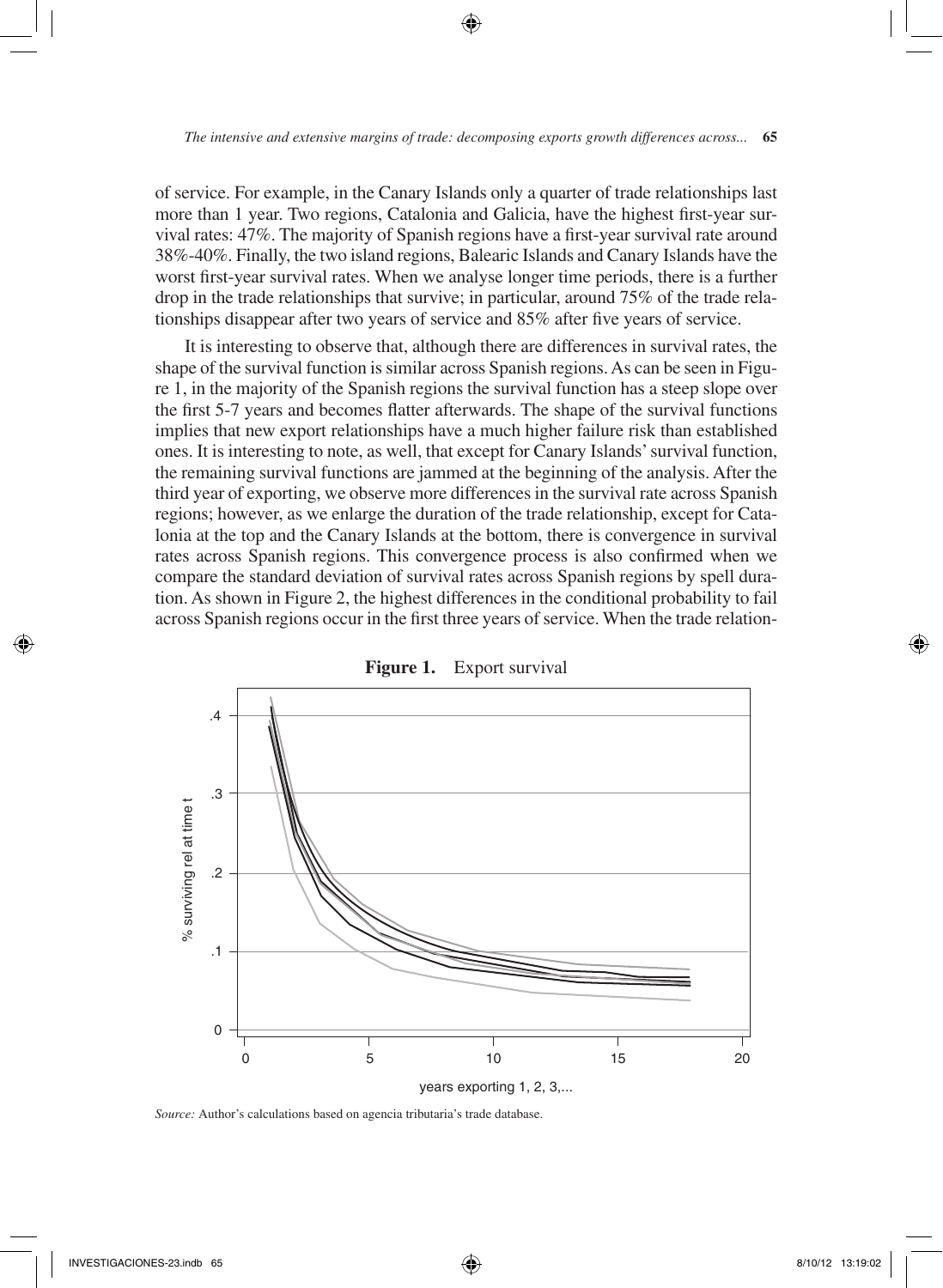

**Figure 2.** Survival rate standard deviations across Spanish regions by year of service

ship lasts more years the difference in survival rates across Spanish regions starts to diminish, and becomes smaller the longer the duration of the trade relationship.

# **The deepening component**

The last component that explains exports growth is the increase in the value, or deepening, of the relationships that survive. Firstly, we analyse the deepening of trade relationships that have lasted the whole period of analysis 1988-2006. As shown in Table 4, long-term relationships only represent a very small percentage of the trade relationships that took place in 2006: in all regions long-term relationships never represent more than 10% of all trade relationships. However, in terms of value the share of long-term relationships is much higher, reaching almost 50% in some regions such as Catalonia, Valencia or Madrid. This result confirms the fact that long-term relationships command a larger value than new export relationships. Notwithstanding that, we should point out that in most regions the rate of growth of long-term relationships is lower than the average growth for all relationships.

The last column of Table 4 presents data on the median deepening for all surviving relationships irrespective of their eventual duration. We do not present aver-

↔

*Source:* Author's calculations based on Agencia Tributaria's trade database.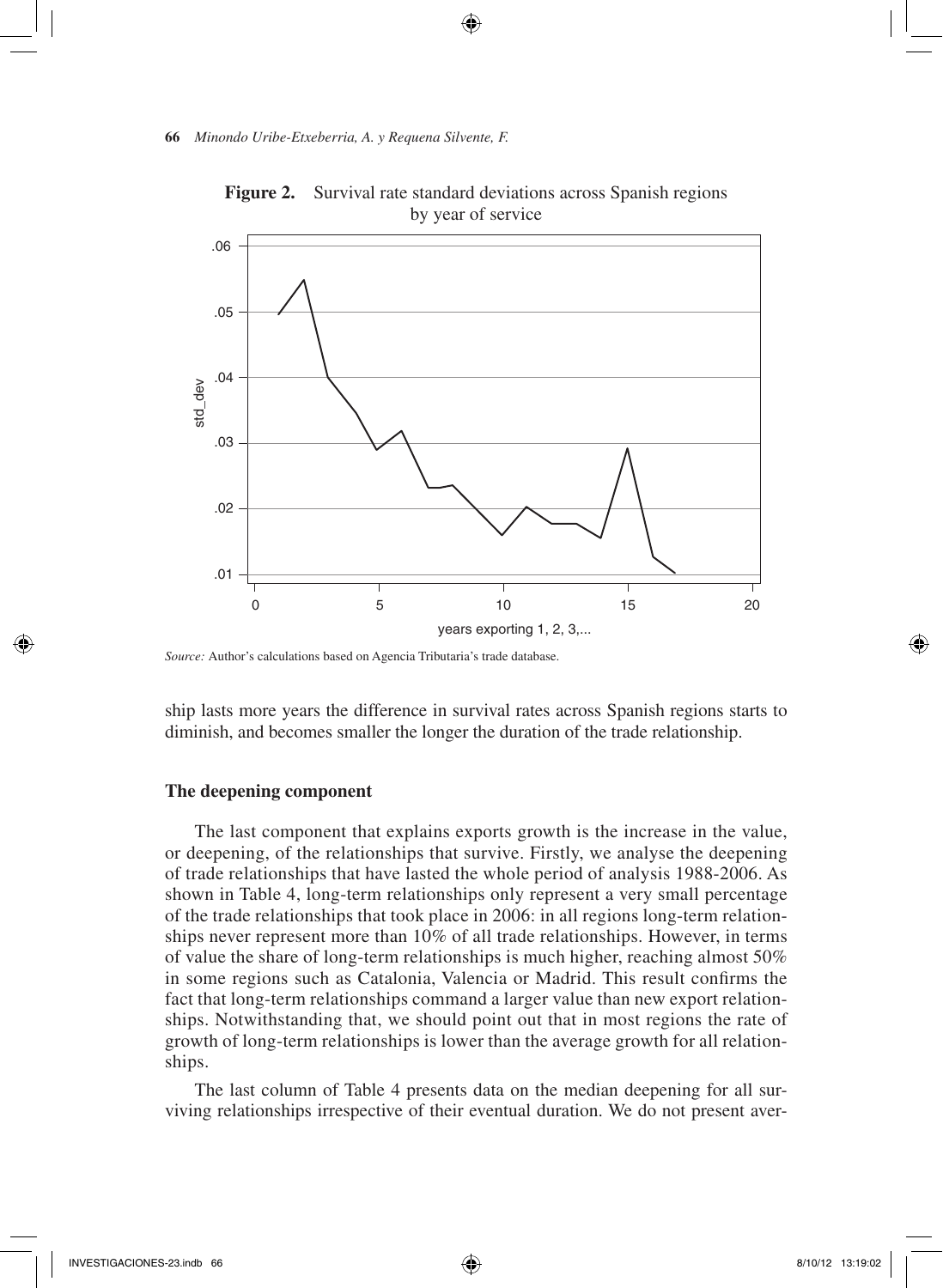|                         | Long term relationships                     | Year to year<br>survivors              |                                                               |                              |
|-------------------------|---------------------------------------------|----------------------------------------|---------------------------------------------------------------|------------------------------|
| Region                  | Fraction of 2006<br>relationships<br>$(\%)$ | Fraction of 2006<br>trade value<br>(%) | Growth<br>of trade value<br>(average annual<br>growth; $\%$ ) | Median<br>growth rate<br>(%) |
| Andalusia               | 3.49                                        | 31.77                                  | 5.23                                                          | 2.77                         |
| Aragon                  | 3.09                                        | 27.01                                  | 0.66                                                          | 4.74                         |
| <b>Asturias</b>         | 1.78                                        | 13.73                                  | 6.02                                                          | 3.62                         |
| <b>Balearic Islands</b> | 4.12                                        | 15.91                                  | 2.89                                                          | $-0.19$                      |
| <b>Basque Country</b>   | 6.73                                        | 38.20                                  | 7.64                                                          | 3.13                         |
| Canary Islands          | 2.29                                        | 37.93                                  | $-4.04$                                                       | $-5.42$                      |
| Cantabria               | 2.51                                        | 12.84                                  | 4.19                                                          | 4.08                         |
| Castile-La Mancha       | 2.18                                        | 15.70                                  | 3.28                                                          | 3.89                         |
| Castile-Leon            | 2.25                                        | 18.95                                  | 5.99                                                          | 1.03                         |
| Catalonia               | 9.42                                        | 47.95                                  | 7.92                                                          | 4.74                         |
| Extremadura             | 2.26                                        | 38.56                                  | 9.69                                                          | 1.11                         |
| Galicia                 | 1.81                                        | 33.23                                  | 9.62                                                          | 10.61                        |
| Madrid                  | 6.64                                        | 47.37                                  | 8.43                                                          | 3.36                         |
| Murcia                  | 6.40                                        | 37.98                                  | 5.07                                                          | 3.70                         |
| Navarre                 | 4.82                                        | 42.95                                  | 7.00                                                          | 2.43                         |
| Rioja                   | 4.07                                        | 43.36                                  | 7.25                                                          | 2.39                         |
| Valencia                | 5.50                                        | 47.75                                  | 3.46                                                          | 2.40                         |

| Table 4. |  | Export deepening |
|----------|--|------------------|
|----------|--|------------------|

*Source:* Authors' calculations based on Agencia Tributaria's trade database.

age deepening, because the presence of extreme observations makes this statistic uninformative. As shown in the table, there are notable differences in the median deepening rate across Spanish regions. Galicia is the Spanish region that, by far, has the highest median deepening rate: 10.6%. After Galicia, there are three Spanish regions with a median growth rate between 4%-5%: Aragon, Cantabria and Catalonia; five regions in the 3%-4% range: Asturias, Basque Country, Castile-La Mancha, Madrid and Murcia; four regions in the 2%-3% range: Andalusia, Navarre, Rioja and Valencia; two regions with a deepening rate close to 1%: Castile-Leon and Extremadura; and two regions with a negative deepening rate: Balearic Islands and Canary Islands.

⊕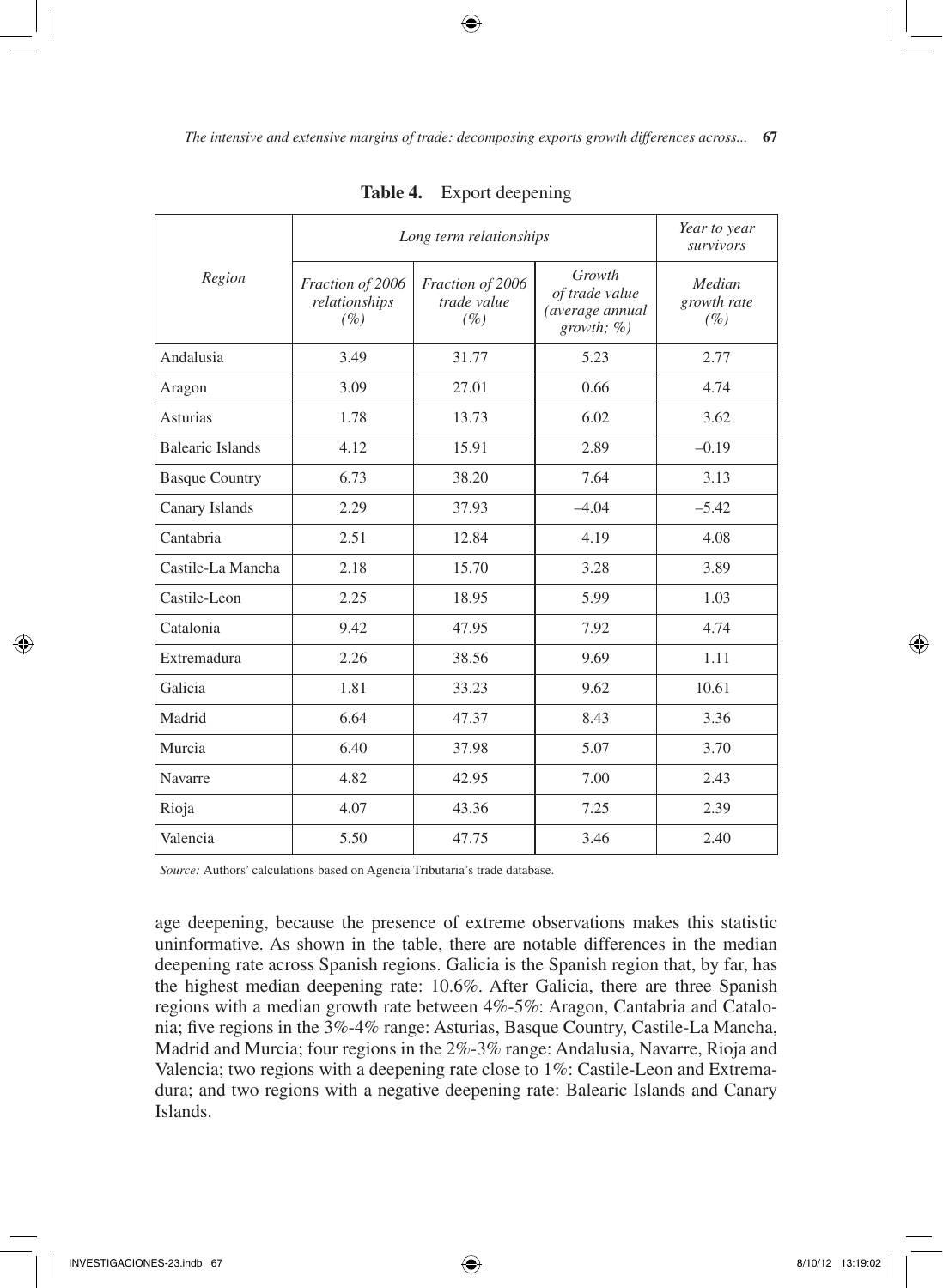## **3.3. Counterfactual calculations**

We use equations (4)-(7) to perform the counterfactual exercises. In these exercises we substitute the value of one of the growth components (entry, extensive value, survival or deepening), with a counterfactual value. If we observe a large change in the growth rate we can conclude that differences in the substituted component plays an important role in explaining exports growth differences; on the contrary, if the growth rate only changes a little, the substituted component does not play a decisive role in explaining differences in exports growth.

⊕

An important decision when performing counterfactual calculations is to determine whose exports growth components are selected as counterfactuals. In the first exercise, we decide to take as counterfactual the Spanish region with the highest growth rate in the 1988-2006 period: Galicia<sup>10</sup>. Using as counterfactual the growth components of the Spanish region with the highest exports growth rate we can determine whether the intensive margin or the extensive margin is explaining the differences in exports growth across Spanish regions. In particular, we can identify whether it is the entry rate, the extensive value rate, the survival rate or the deepening rate which drives the poorer performance of Spanish regions with respect to the region with the highest export growth, *i. e.* Galicia. However, in order to analyse the robustness of these results, we perform a second set of counterfactual calculations using the average value of Spanish regions' growth components as counterfactual.

In each exercise, we perform two sets of counterfactual calculations. In the first set (Table 5), we use average growth components to calculate the counterfactual growth rates, whereas in the second set (Table 6) we use partner-specific growth components to calculate counterfactual growth rates. Moreover, the first set of counterfactual calculations is divided in two levels. In the first level, or benchmark case, we only allow the survival and deepening rates to vary by year of service; counterfactual entry and extensive value rates do not change by year of service. In the second level, we allow the survival and deepening rates to vary by year of service and industry, and the entry and extensive value rates by industry.

The first column in Table 5 reproduces the Spanish regions' average annual exports growth data presented in Table 1. The rest of the columns report how many percentage points would a regions' average growth rate increase or decrease if it happened to have Galicia's growth component. For example, if we take the first row, we can see that Andalusia's average growth rate would have been 1.52 percentage points higher if it had had Galicia's entry rate, 1.13 percentage points higher if it had had Galicia's extensive value, 3.05 percentage points higher if it had had Galicia's survival rate and 1.03 percentage points lower if it had had Galicia's deepening rate.

In the benchmark case, when we introduce Galicia's growth components as counterfactual, we observe that the most numerous positive impacts on growth occur un-

INVESTIGACIONES-23.indb 68 8/10/12 13:19:02

<sup>&</sup>lt;sup>10</sup> In 2006, Galicia's GDP was 88% of Spanish regions' average GDP and its population was about 104% of Spanish regions' average population.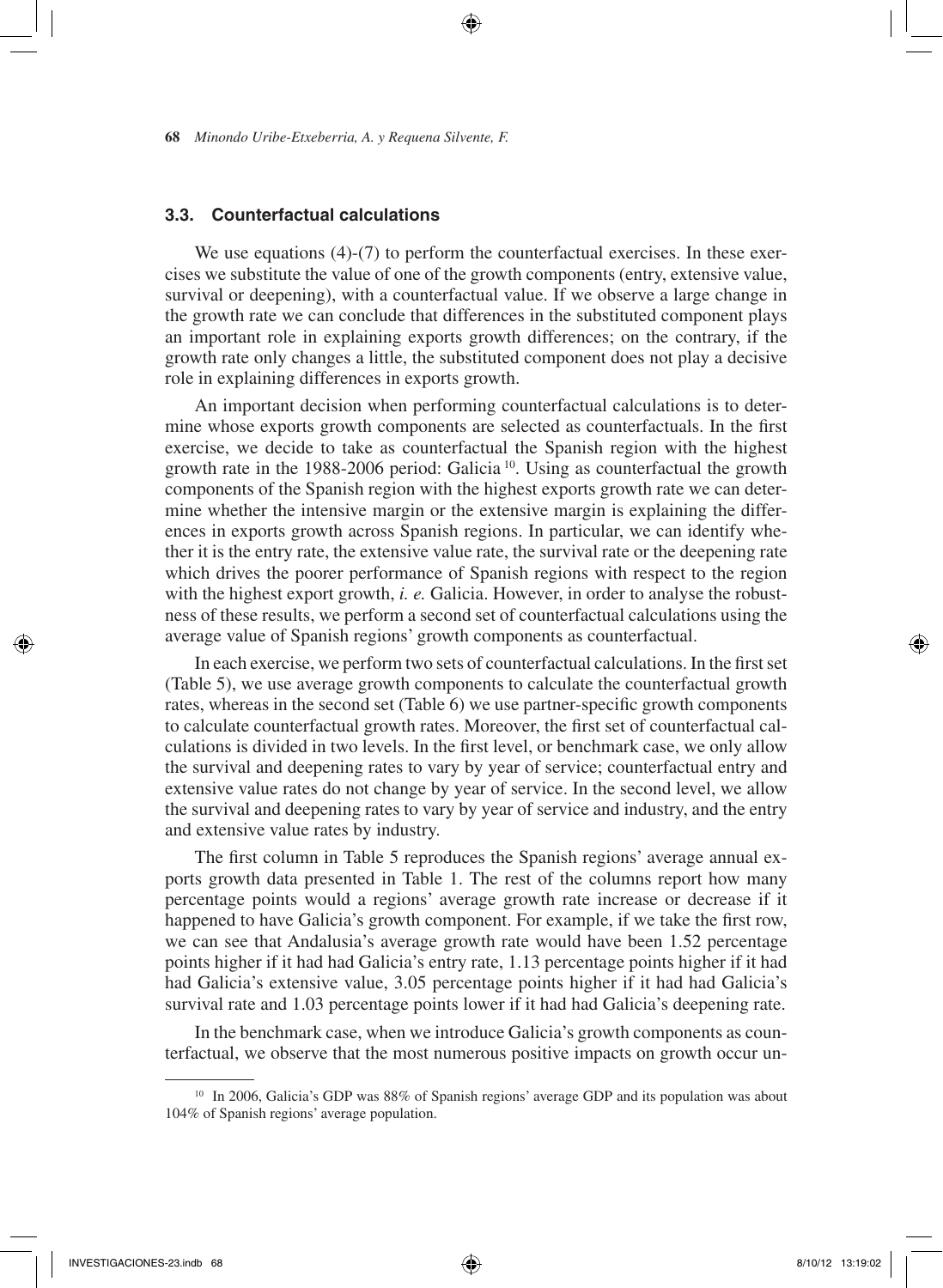*The intensive and extensive margins of trade: decomposing exports growth differences across...* **69**

|                          | Actual           | By year of service (Benchmark) |                         |                 |                | By year of service and industry |                         |                 |                |
|--------------------------|------------------|--------------------------------|-------------------------|-----------------|----------------|---------------------------------|-------------------------|-----------------|----------------|
|                          | growth<br>$(\%)$ | Entry                          | Exten-<br>sive<br>value | $Sur-$<br>vival | Deep-<br>ening | Entry                           | Exten-<br>sive<br>value | $Sur-$<br>vival | Deep-<br>ening |
| Andalusia                | 7.51             | 1.52                           | 1.13                    | 3.05            | $-1.03$        | 0.17                            | 2.30                    | 1.66            | $-0.56$        |
| Aragon                   | 6.71             | 1.15                           | 3.82                    | 2.59            | $-2.38$        | 0.36                            | 5.57                    | 0.22            | 0.10           |
| Asturias                 | 8.00             | 2.03                           | $-2.87$                 | 3.60            | $-0.86$        | $-1.80$                         | $-0.02$                 | 2.41            | $-0.59$        |
| Balearic<br>Islands      | 9.68             | 7.32                           | $-25.93$                | 6.15            | 4.28           | 6.67                            | $-25.86$                | 4.58            | 5.02           |
| <b>Basque</b><br>Country | 7.33             | 4.60                           | $-1.34$                 | 2.50            | $-0.91$        | 2.78                            | 1.43                    | 1.06            | $-0.22$        |
| Canary<br>Islands        | $-2.29$          | 7.03                           | 6.96                    | 11.93           | 5.81           | 4.86                            | 9.03                    | 10.68           | 7.15           |
| Cantabria                | 8.74             | 1.62                           | $-1.91$                 | 3.02            | $-0.04$        | 0.37                            | $-0.48$                 | 1.36            | 1.25           |
| Castile-<br>La Mancha    | 8.82             | $-0.09$                        | 0.87                    | 3.10            | $-1.38$        | $-1.17$                         | 2.23                    | 1.92            | $-0.72$        |
| Castile-Leon             | 9.40             | 1.16                           | 1.17                    | 3.74            | $-3.78$        | 0.62                            | 1.92                    | 2.40            | $-1.17$        |
| Catalonia                | 9.10             | 2.97                           | 0.61                    | 0.45            | $-0.71$        | 2.60                            | 1.28                    | $-0.83$         | 0.32           |
| Extremadura              | 9.92             | 1.22                           | 0.51                    | 1.71            | $-0.56$        | $-0.01$                         | 1.45                    | 0.40            | $-0.72$        |
| Galicia*                 | 12.23            | 0.00                           | 0.00                    | 0.00            | 0.00           | 0.00                            | 0.00                    | 0.00            | 0.00           |
| Madrid                   | 8.17             | 3.87                           | $-1.71$                 | 2.40            | $-0.18$        | 2.90                            | $-0.25$                 | 0.89            | 0.84           |
| Murcia                   | 7.09             | 2.09                           | 2.25                    | 1.85            | $-0.34$        | 1.53                            | 3.43                    | 0.63            | $-0.34$        |
| Navarre                  | 8.92             | 1.97                           | 1.25                    | 2.58            | $-2.25$        | 1.04                            | 2.76                    | 0.40            | 0.20           |
| Rioja                    | 8.92             | 1.59                           | 1.34                    | 3.32            | $-3.40$        | 1.45                            | 1.95                    | 2.48            | $-3.77$        |
| Valencia                 | 5.60             | 1.53                           | 4.41                    | 2.27            | $-0.86$        | 1.58                            | 4.52                    | 1.36            | 1.10           |

**Table 5.** Counterfactual calculations based on Galicia as a benchmark

⊕

*Source:* Authors' calculations based on Agencia Tributaria's trade database.

*Note:* \* Benchmark region. The counterfactual figures report how many percentage points would a regions' average growth rate increase or decrease if it happened to have Galicia's growth component. For example, if we take the first row, we can see that Andalusia's average growth rate would have been 1.52 percentage points higher if it had had Galicia's entry rate.

der the counterfactual survival rate. In particular, if we analyse the counterfactual component that leads to a larger improvement in growth in each region, four times is the counterfactual entry rate, three times is the extensive value rate and nine times is the counterfactual survival rate. It is important to highlight that the deepening rate does not play any role in explaining Galicia's superior export growth. If we analyse region by region, we can see that an inferior survival is responsible for lower growth in Andalusia, Asturias, Canary Islands, Cantabria, Castile-Leon, Castile-La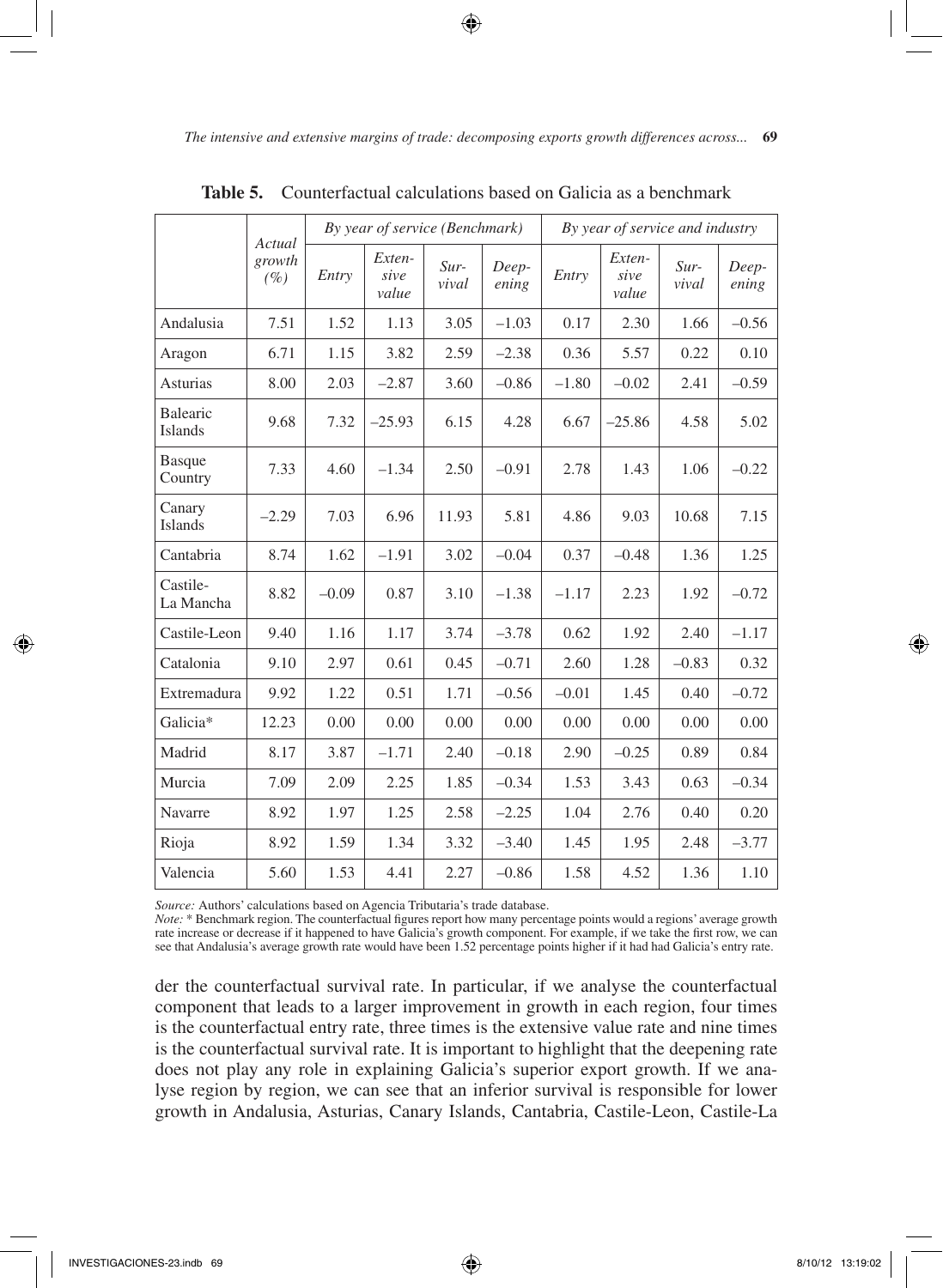| By year of service,<br>industry and group<br>of countries |                            |         |                         | EU15 countries  |                | Rest of countries |                         |                 |                |
|-----------------------------------------------------------|----------------------------|---------|-------------------------|-----------------|----------------|-------------------|-------------------------|-----------------|----------------|
|                                                           | Actual<br>growth<br>$(\%)$ | Entry   | Exten-<br>sive<br>value | $Sur-$<br>vival | Deep-<br>ening | Entry             | Exten-<br>sive<br>value | $Sur-$<br>vival | Deep-<br>ening |
| Andalusia                                                 | 7.51                       | 0.80    | $-0.34$                 | 1.40            | 0.07           | $-0.58$           | 2.75                    | $-0.55$         | 0.22           |
| Aragon                                                    | 6.71                       | 0.87    | 0.67                    | 0.07            | 1.80           | $-0.18$           | 5.59                    | $-0.46$         | $-0.03$        |
| <b>Asturias</b>                                           | 8.00                       | 1.08    | $-2.14$                 | 1.30            | $-0.96$        | $-2.64$           | 2.14                    | 0.27            | 0.75           |
| Balearic<br><b>Islands</b>                                | 9.68                       | 9.44    | $-22.80$                | 4.11            | 5.14           | 1.38              | 4.68                    | 0.27            | 1.00           |
| <b>Basque</b><br>Country                                  | 7.33                       | 2.60    | $-0.69$                 | 0.46            | 0.20           | 0.63              | 2.46                    | $-0.68$         | 0.41           |
| Canary<br><b>Islands</b>                                  | $-2.29$                    | 3.17    | 2.98                    | 8.43            | $-7.45$        | 2.39              | 8.04                    | 5.54            | $-3.29$        |
| Cantabria                                                 | 8.74                       | 1.25    | $-2.25$                 | 0.88            | 1.74           | $-0.68$           | 1.62                    | $-0.21$         | 0.45           |
| Castile-<br>La Mancha                                     | 8.82                       | $-0.38$ | $-1.74$                 | 1.26            | 0.69           | $-0.54$           | 3.32                    | 0.45            | 0.07           |
| Castile-Leon                                              | 9.40                       | 0.02    | $-0.43$                 | 2.58            | 0.20           | 0.45              | 2.13                    | 0.31            | $-0.56$        |
| Catalonia                                                 | 9.10                       | 2.62    | $-0.45$                 | $-0.83$         | 1.01           | 0.91              | 1.93                    | $-1.08$         | 0.08           |
| Extremadura                                               | 9.92                       | $-1.16$ | $-0.45$                 | 0.64            | $-0.06$        | 0.82              | 1.36                    | 0.27            | 0.02           |
| Galicia*                                                  | 12.23                      | 0.00    | 0.00                    | 0.00            | 0.00           | 0.00              | 0.00                    | 0.00            | 0.00           |
| Madrid                                                    | 8.17                       | 3.04    | $-0.92$                 | 0.11            | 1.06           | 0.55              | 1.15                    | $-0.74$         | 0.64           |
| Murcia                                                    | 7.09                       | 1.62    | 0.16                    | 0.10            | 0.64           | 0.25              | 3.55                    | $-0.51$         | 0.09           |
| Navarre                                                   | 8.92                       | 1.17    | $-0.14$                 | 0.36            | 1.78           | 0.19              | 3.05                    | $-0.50$         | $-0.56$        |
| Rioja                                                     | 8.92                       | 1.17    | $-0.63$                 | 1.76            | $-1.11$        | 0.56              | 2.50                    | 0.44            | $-0.17$        |
| Valencia                                                  | 5.60                       | 1.68    | 0.58                    | 0.28            | 2.11           | 0.32              | 4.60                    | $-0.04$         | 0.25           |

Table 6. Counterfactual calculations with partner-specific growth components based on Galicia as a benchmark

 $\bigoplus$ 

*Source:* Authors' calculations based on Agencia Tributaria's trade database.

Note: \* Benchmark region. The counterfactual figures report how many percentage points would a regions' average<br>growth rate increase or decrease if it happened to have Galicia's growth component. For example, if we take th we can see that Andalusia's average growth rate would have been 0.80 percentage points higher if it had had Galicia's entry rate with EU15 countries.

Mancha, Extremadura, Navarra and La Rioja. A milder entry rate explains the lower growth in Balearic Islands, Basque Country, Catalonia and Madrid. Finally, in the case of Aragon, Murcia and Valencia it is the extensive value which explains the

↔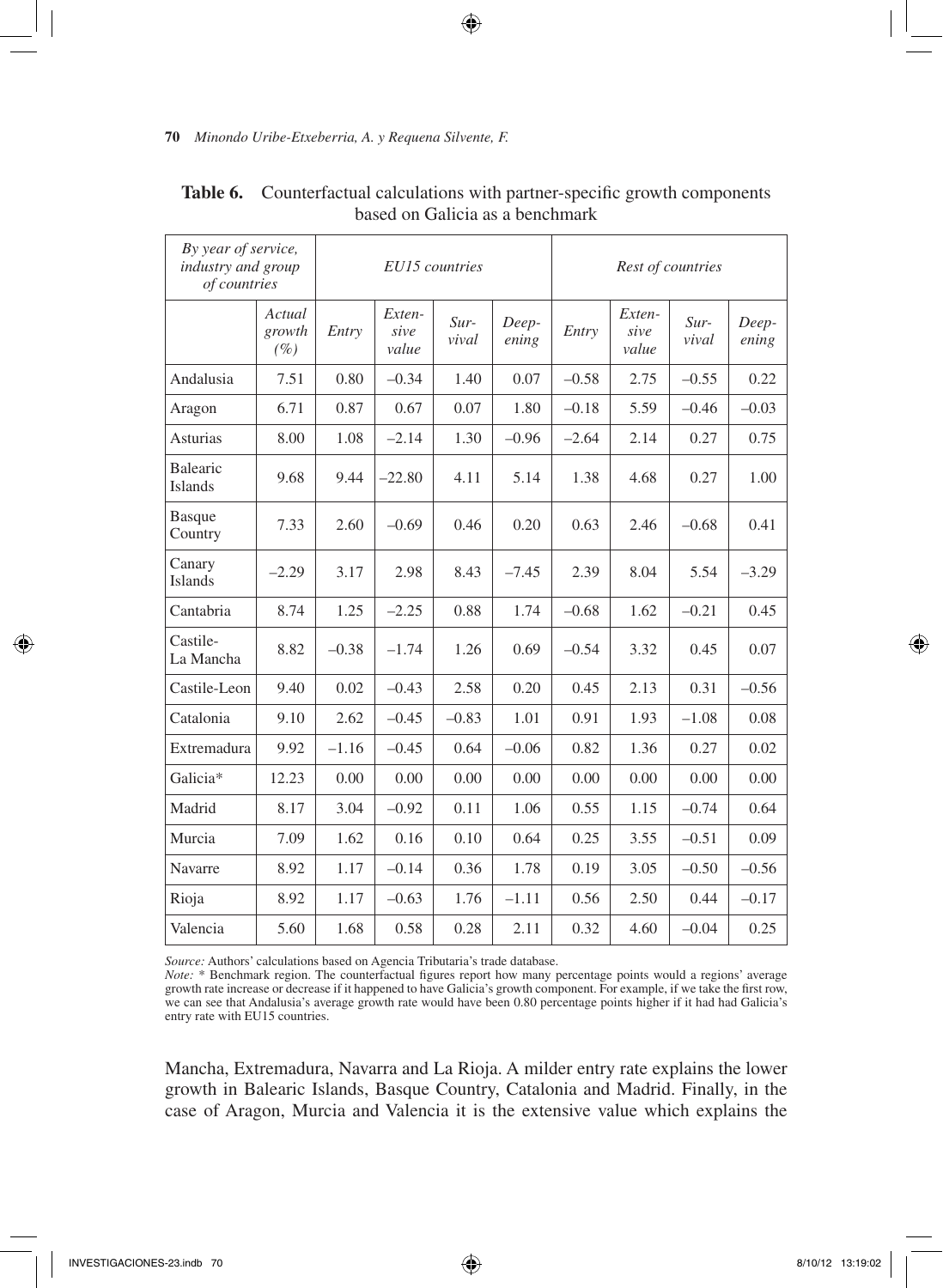lower growth. As opposite to country-level studies where most differences are explained by differences in survival and deepening rates, at the regional level we find that extensive margin also plays an important role.

In the second exercise, we calculate separate growth components for industries. This exercise aims to analyse whether a few industries explain the differences between actual and counterfactual exports growth. The industry-specific components are calculated at the HS 1-digit disaggregation level. Although it is possible to compute growth components for a finer disaggregation (2, 4 or 6-digits industries), the results of the counterfactual exercises become less informative due to the influence of outlier components, specially in deepening and in extensive value. It is interesting to observe an increase in the role of the extensive margin and a reduction in the role of the intensive margin in explaining differences in exports growth across Spanish regions. In particular, the extensive margin (either the entry or the extensive value) constitutes the growth component that leads to the highest increase in growth in eleven regions; on its hand, the survival element of the intensive margin is the growth component that leads to the highest increase in exports growth in five regions. It is interesting to note, as well, that it is the value component, rather than the entry component, which leads to largest changes in growth within the extensive margin.

As explained above, the second set of counterfactual calculations use partnerspecific growth components. In order not to ravel the analysis with too many partners, we decide to calculate separate growth components only for two groups of countries: the EU15 and the rest of countries. As can be seen in Table 6, the use of partner-specific growth components leads to very interesting results. The extensive value, and in particular the extensive value with non-EU15 countries, is the most important growth component. It constitutes the most important counterfactual growth component in Andalusia, Aragón, Asturias, Castile-La Mancha, Extremadura, Murcia, Navarre, Rioja and Valencia. The entry rate with EU15 countries is the major driver of differences in exports growth in Balearic Islands, Basque Country, Catalonia and Madrid. Survival in EU15 countries is the third most important growth component, and it is the major driver of differences in Canary Islands and Castile-León. Finally, deepening with EU15 countries is the most important growth component for Cantabria <sup>11</sup>.

<sup>&</sup>lt;sup>11</sup> When we compare the results for some regions in the deepening component in Table 5 and Table 6 some apparently counter-intuitive situations emerge. For example, when we substitute Canary Islands' industry-specific deepening rates with Galicia's ones, Canary Islands' exports grow 7.15 percentage points more each year. But when we substitute Canary Islands' industry-specific deepening rates with EU15 countries with Galicia's industry-specific deepening rates with EU15 countries, Canary Islands' exports grow 7.45 percentage points less each year; in the case of non-EU15 countries Canary Islands' exports grow 3.29 percentage points less each year. Although it is an awkward result, it is possible to explain it due to the way the deepening rate,  $d=(vt+1-vt)/vt$  is calculated: *vt* is the average value of all export relationships in year *t*, whereas *vt*+1 is the average value of those export relationships that survive between year *t* and year *t*+1. The relative number of non-EU15 countries and EU15 countries export relationships in year *t*, may be different from the relative number of non-EU15 countries and EU15 countries surviving relationships between *t* and *t*+1; due to this change, the relative position of the average value with respect to non-EU15 countries' value and to EU15 countries' value may vary between *t* and *t*+1. Due to this change the average deepening rate may be greater or smaller than both country-specific deepening rates, leading to the counter-intuitive results in the counterfactual calculations.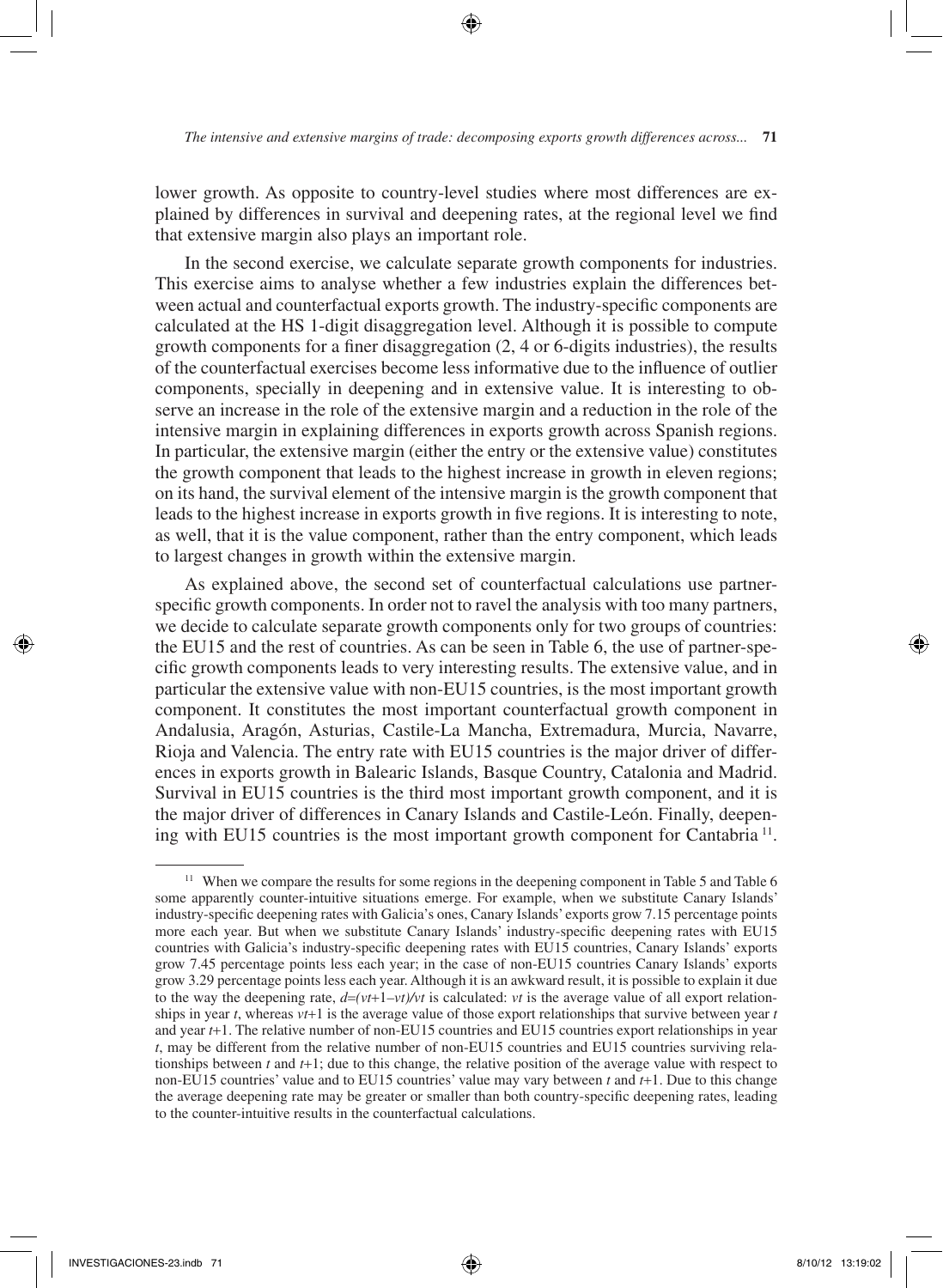In order to analyse the robustness of these results, we perform a new counterfactual analysis using as benchmark the average of the Spanish regions' growth components 12. The idea is to check whether Galicia's superior exports growth is based on components that also explain the better or lower performance of other Spanish regions. Although there are similarities between the results obtained in the first counterfactual exercise and the second counterfactual exercise (Table 7a and Table 7b), the new results also introduce some nuances in the role played by some growth components. In the benchmark case, in 11 of the 15 regions it is the same growth component that contributes most to exports growth. As Galician deepening rate is below the average, in the new exercise the number of cases in which deepening is the most important component is as high as the number of cases for survival. In particular, deepening becomes the most important component for Balearic Islands, Canary Islands, Cantabria, Extremadura and Galicia. As was the case in the first exercise, in the benchmark analysis the intensive margin plays a larger role than the extensive margin, although the role of the latter is substantial.

⊕

When growth components are differentiated by industry, we also find that in 10 over 15 cases it is the same growth component that leads to higher growth. We should stress the increase in the role of deepening, which becomes the component that drives the largest positive impact on exports growth for the majority of regions. When compared to Table 5, there is a reduction in the role of survival and the extensive value. Finally, the entry rate seems almost as important as the extensive value explaining the differences in exports growth along the extensive margin. Finally, when we calculate partner-specific exports growth components, we find, as well, that in 11 over 16 cases it is the same growth component which contributes most to exports growth; we also confirm the larger role for deepening and a lower role for the extensive value.

To sum up, the use of the average Spanish region as a counterfactual confirms most of the conclusions that are drawn from the first exercise, although it introduces some nuances in the role of some components. First, we still find that both the extensive and intensive margins play a role in explaining exports growth across Spanish regions. Contrary to the results obtained in the first exercise, we find that both the entry rate and the extensive value play a role in the extensive margin. As in the first exercise, we find that the extensive value plays a larger role in explaining the differences in exports growth in non-traditional markets, whereas the entry rate plays a larger role in explaining the differences in exports growth in traditional markets. Thirdly, the new counterfactual analysis gives a larger role to the deepening in explaining the differences in exports growth across Spanish regions. Finally, we still observe a great deal of heterogeneity across regions in the component that contributes the most to international exports growth 13.

<sup>&</sup>lt;sup>12</sup> We remove from the sample the two Spanish island regions: Canary Islands and Balearic Islands. The first region has had an atypical performance (negative export growth) compared to other Spanish regions; the second region has some growth components with outlier values.

<sup>&</sup>lt;sup>13</sup> As an additional robustness test, we have also recalculated all growth components and counterfactual figures when trade relationships are defined at the regional level (NUTS-2). Our results are not altered either.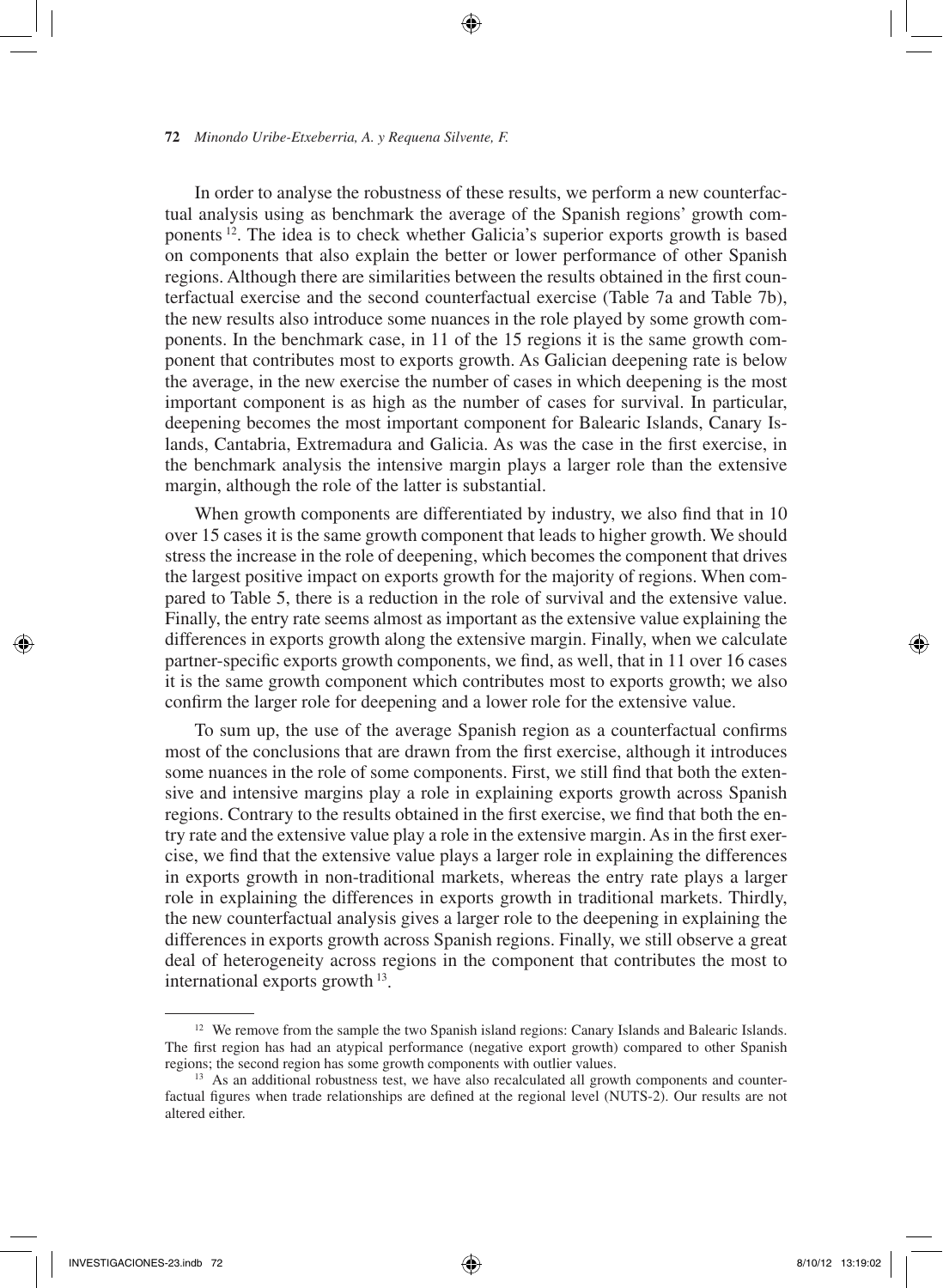$\bigcirc$ 

|                            | By year of service<br>(benchmark)<br>Actual |         |                         |                 | By year of service<br>and industry |         |                         |                 |                |
|----------------------------|---------------------------------------------|---------|-------------------------|-----------------|------------------------------------|---------|-------------------------|-----------------|----------------|
|                            | growth<br>$(\%)$                            | Entry   | Exten-<br>sive<br>value | $Sur-$<br>vival | Deep-<br>ening                     | Entry   | Exten-<br>sive<br>value | $Sur-$<br>vival | Deep-<br>ening |
| Andalusia                  | 7.51                                        | $-0.91$ | 0.32                    | 0.99            | 0.68                               | $-0.76$ | 0.07                    | 0.44            | 0.87           |
| Aragon                     | 6.71                                        | $-0.32$ | 3.25                    | $-0.11$         | $-0.53$                            | $-0.50$ | 3.48                    | $-0.79$         | $-0.76$        |
| <b>Asturias</b>            | 8.00                                        | $-1.22$ | $-4.37$                 | 1.75            | 1.56                               | $-3.31$ | $-3.58$                 | 1.41            | 1.70           |
| <b>Balearic</b><br>Islands | 9.68                                        | 1.8     | $-26.13$                | 4.19            | 6.53                               | 4.36    | $-26.33$                | 3.94            | 5.97           |
| <b>Basque</b><br>Country   | 7.33                                        | 2.48    | $-2.11$                 | 0.35            | 0.76                               | 1.99    | $-1.21$                 | 0.08            | 0.70           |
| Canary<br>Islands          | $-2.29$                                     | 3.31    | 5.81                    | 10.45           | 12.74                              | 3.68    | 5.55                    | 9.62            | $-3.63$        |
| Cantabria                  | 8.74                                        | $-1.25$ | $-3.03$                 | 0.69            | 1.79                               | $-1.19$ | $-3.20$                 | 0.13            | 1.73           |
| Castile-<br>La Mancha      | 8.82                                        | $-2.78$ | 0.02                    | 0.87            | 0.76                               | $-2.53$ | $-0.31$                 | 0.44            | 0.70           |
| Castile-Leon               | 9.40                                        | $-0.53$ | 0.59                    | 1.45            | $-2.45$                            | $-0.21$ | 0.41                    | 1.58            | $-3.38$        |
| Catalonia                  | 9.10                                        | 1.60    | 0.22                    | $-2.36$         | $-0.04$                            | 1.75    | 0.04                    | $-2.75$         | $-0.31$        |
| Extremadura                | 9.92                                        | $-0.53$ | $-0.08$                 | $-0.76$         | 0.24                               | $-0.80$ | $-0.22$                 | $-1.49$         | 0.22           |
| Galicia                    | 12.23                                       | $-1.61$ | $-0.56$                 | $-2.19$         | 0.95                               | $-0.58$ | $-1.37$                 | $-1.30$         | $-0.25$        |
| Madrid                     | 8.17                                        | 1.70    | $-2.52$                 | 0.02            | 1.13                               | 1.77    | $-2.80$                 | $-0.30$         | 0.80           |
| Murcia                     | 7.09                                        | 0.36    | 1.65                    | $-0.74$         | 0.69                               | 0.51    | 1.54                    | $-1.09$         | 0.96           |
| Navarre                    | 8.92                                        | 0.48    | 0.74                    | $-0.01$         | $-1.37$                            | 0.15    | 1.03                    | $-0.58$         | $-1.45$        |
| Rioja                      | 8.92                                        | $-0.03$ | 0.79                    | 1.01            | $-1.97$                            | 0.29    | 0.39                    | 0.51            | $-1.96$        |
| Valencia                   | 5.60                                        | 0.12    | 3.86                    | $-0.45$         | 0.00                               | 0.77    | 3.08                    | $-0.95$         | $-0.66$        |

# **Table 7a.** Robustness analysis. Counterfactual calculations based on the average Spanish region as a benchmark

*Source:* Authors' calculations based on Agencia Tributaria's trade database.

Note: Average Spanish regions' (except Canary Islands and Balearic Islands) growth components are used as<br>counterfactuals. The counterfactual figures report how many percentage points would a regions' average growth rate increase or decrease if it happened to have the average Spanish region's growth component. For example, if we take the first row, we can see that Andalusia's average growth rate would have been 0.91 percentage points lower if it had had the average Spanish regions' entry rate.

⊕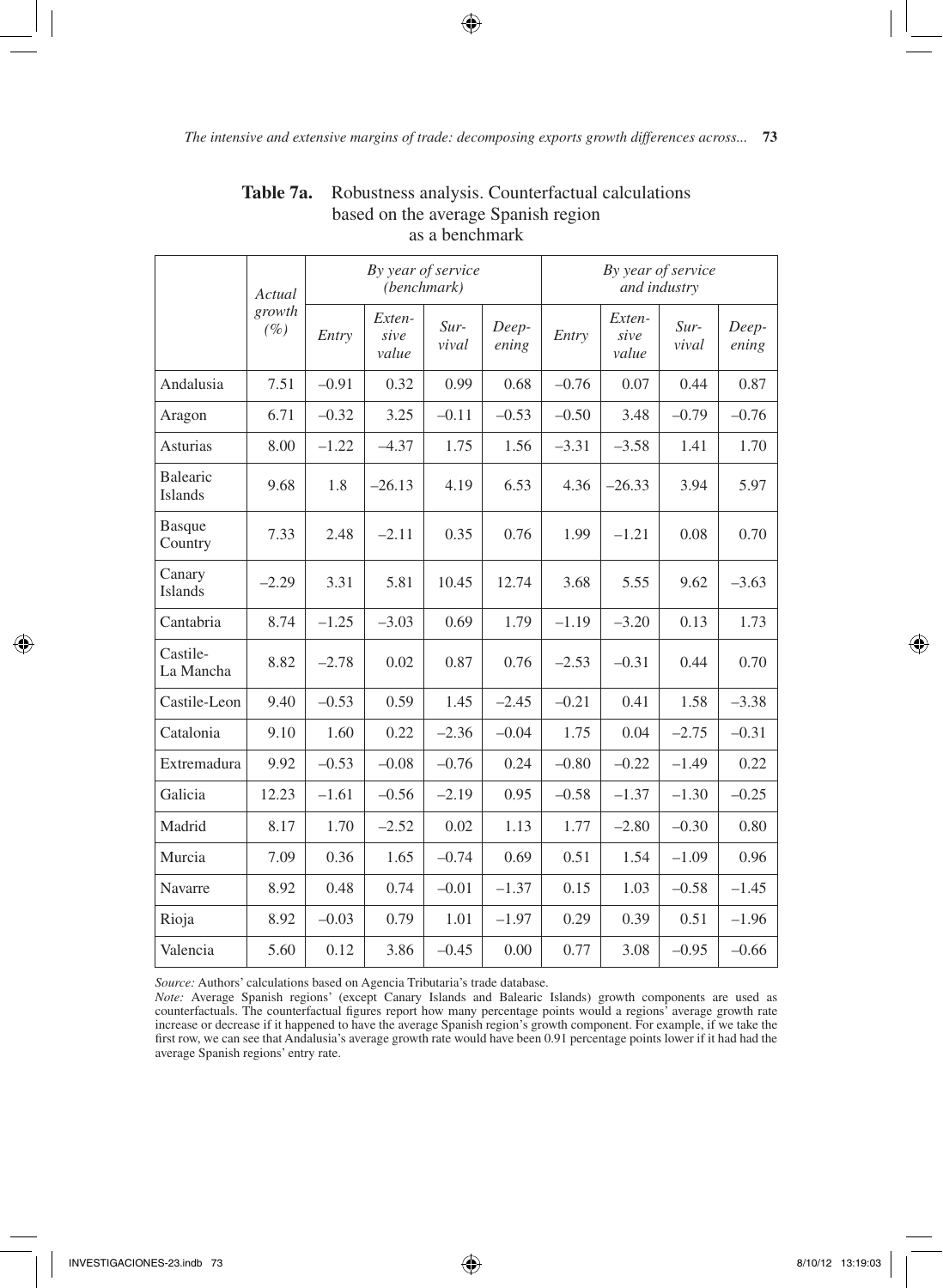| By year of service,<br>industry and group<br>of countries |                         |         | EU15 countries          |                 |                | Rest of countries |                         |                 |                |
|-----------------------------------------------------------|-------------------------|---------|-------------------------|-----------------|----------------|-------------------|-------------------------|-----------------|----------------|
|                                                           | Actual<br>growth<br>(%) | Entry   | Exten-<br>sive<br>value | $Sur-$<br>vival | Deep-<br>ening | Entry             | Exten-<br>sive<br>value | $Sur-$<br>vival | Deep-<br>ening |
| Andalusia                                                 | 7.51                    | $-0.18$ | 0.40                    | 0.63            | 0.41           | $-0.50$           | $-0.33$                 | $-0.32$         | 0.54           |
| Aragon                                                    | 6.71                    | $-0.05$ | 1.22                    | $-0.60$         | 0.43           | $-0.35$           | 2.66                    | $-0.32$         | $-0.09$        |
| Asturias                                                  | 8.00                    | $-0.24$ | $-1.24$                 | 0.61            | 0.36           | $-2.63$           | $-1.98$                 | 0.57            | 1.25           |
| <b>Balearic</b><br>Islands                                | 9.68                    | 6.00    | $-22.58$                | 3.58            | 5.09           | 0.82              | $-13.37$                | 0.77            | 1.47           |
| <b>Basque</b><br>Country                                  | 7.33                    | 1.54    | $-0.26$                 | $-0.17$         | $-0.04$        | 0.72              | $-1.05$                 | $-0.37$         | 0.78           |
| Canary<br><b>Islands</b>                                  | $-2.29$                 | 0.80    | 4.50                    | 7.68            | $-1.13$        | 3.11              | 2.61                    | 5.21            | 1.08           |
| Cantabria                                                 | 8.74                    | $-0.31$ | $-1.37$                 | 0.11            | 1.39           | $-0.83$           | $-1.34$                 | $-0.09$         | 0.64           |
| Castile-<br>La Mancha                                     | 8.82                    | $-1.82$ | $-0.82$                 | 0.24            | 1.23           | $-0.74$           | 0.65                    | 0.22            | 0.35           |
| Castile-Leon                                              | 9.40                    | $-0.97$ | 0.31                    | 2.01            | $-2.53$        | 0.33              | 0.42                    | 0.43            | $-0.52$        |
| Catalonia                                                 | 9.10                    | 1.60    | $-0.25$                 | $-1.83$         | $-0.05$        | 0.68              | 0.16                    | $-1.33$         | 1.11           |
| Extremadura                                               | 9.92                    | $-2.09$ | 0.35                    | $-0.74$         | 0.39           | 0.69              | 0.01                    | 0.25            | 0.13           |
| Galicia                                                   | 12.23                   | $-0.46$ | 0.50                    | $-0.87$         | $-0.90$        | 0.05              | $-1.82$                 | $-0.04$         | 0.30           |
| Madrid                                                    | 8.17                    | 1.85    | $-0.60$                 | $-0.59$         | $-0.12$        | 0.32              | $-2.23$                 | $-0.60$         | 1.71           |
| Murcia                                                    | 7.09                    | 0.63    | 0.60                    | $-0.93$         | 1.11           | 0.01              | 0.90                    | $-0.65$         | 0.94           |
| Navarre                                                   | 8.92                    | 0.20    | 0.29                    | $-0.24$         | $-0.29$        | 0.02              | 0.80                    | $-0.33$         | $-0.53$        |
| Rioja                                                     | 8.92                    | 0.08    | $-0.08$                 | 0.41            | $-0.57$        | 0.23              | 0.52                    | 0.12            | $-0.30$        |
| Valencia                                                  | 5.60                    | 0.87    | 1.11                    | $-0.89$         | 0.52           | 0.11              | 2.15                    | $-0.94$         | 0.73           |

# **Table 7b.** Robustness analysis. Counterfactual calculations with partner-specific growth components based on the average Spanish region as a benchmark

 $\bigoplus$ 

*Source:* Authors' calculations based on Agencia Tributaria's trade database.

*Note:* Average Spanish regions' (except Canary Islands and Balearic Islands) growth components are used as counterfactuals. The counterfactual figures report how many percentage points would a regions' average growth rate increase or decrease if it happened to have the average Spanish region's growth component. For example, if we take the first row, we can see that Andalusia's average growth rate would have been 0.91 percentage points lower if it had had the average Spanish regions' entry rate.

⊕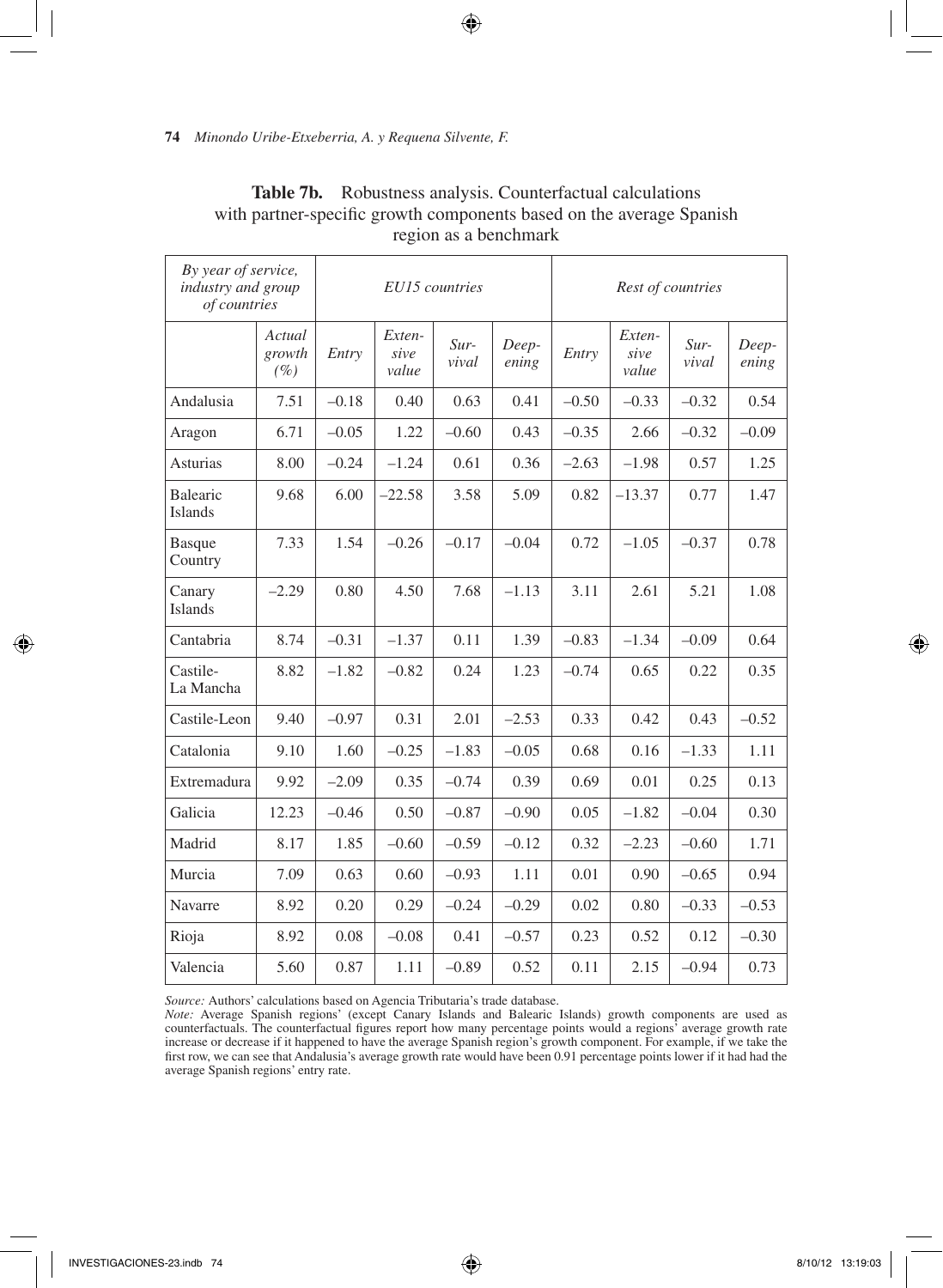# **4. Conclusions**

This paper investigates the role of extensive and intensive margins on international export growth among Spanish regions over the period 1988-2006. For that purpose we apply the accounting framework proposed by Felbermayr and Kohler (2006) and extended by Besedes and Prusa (2011) to measure the relative importance of these two terms in global export growth. We provide two innovative improvements to this new methodology. Firstly, we decompose the extensive margin into an entry and a value component; this decomposition enables us to determine whether the capacity to open a large number of relationships or the ability to choose new markets which command a large exports value drives growth at this margin. Secondly, we also take into account differences in the survival, deepening, entry and extensive value rates by country destination. This partner-specific decomposition allow us to analyse whether a region's higher exports growth is explained by the superiority of some of its exports growth components in all trade relationships, or by the superiority of some of its exports growth components in some trade relationships.

Our results show that the extensive margin plays a key role in explaining differences in exports growth across regions, much more than the one found using country-level data. In addition to that, the partner-specific decomposition shows that the extensive value plays a key role explaining the differences in exports growth in non-traditional markets for Spanish regions, such as non-European Union markets; the survival, deepening and entry components play a larger role explaining the differences in exports growth in traditional markets (European Union). We also find a great extent of heterogeneity in the component (survival, deepening, entry and extensive value) that contributes the most to exports growth across regions.

Our results lead to relevant policy recommendations. First, in non-traditional markets, the capacity to select markets and products that command a high demand capacity is more important than the maximisation of new export relationships to achieve faster growth in exports. Second, export promotion policies should pay more attention on survival of new exporters. As shown by De Lucio *et al.* (2011) almost 50% of the total exports value each year is originated by trade relationships that did not existed 10 years ago. Therefore, it is not enough to encourage firms to initiate in the export activity; it is also necessary to monitor them after starting in order to get more regular exporters. Third, due to the heterogeneity across regions in the component that can contribute most to exports growth, policies should be designed at a regional level. The observed heterogeneity could be used to justify the existence of regional export promotion agencies. In Spain their number has grown rapidly in the last fifteen years and it is needed more studies that explain the need for such kind of public intervention. Finally, it is also necessary to deep our understanding on the sectors and destinations that contribute the most to explain the observed differences in export performance across Spanish regions in order to improve the design of export promotion policies in the future.